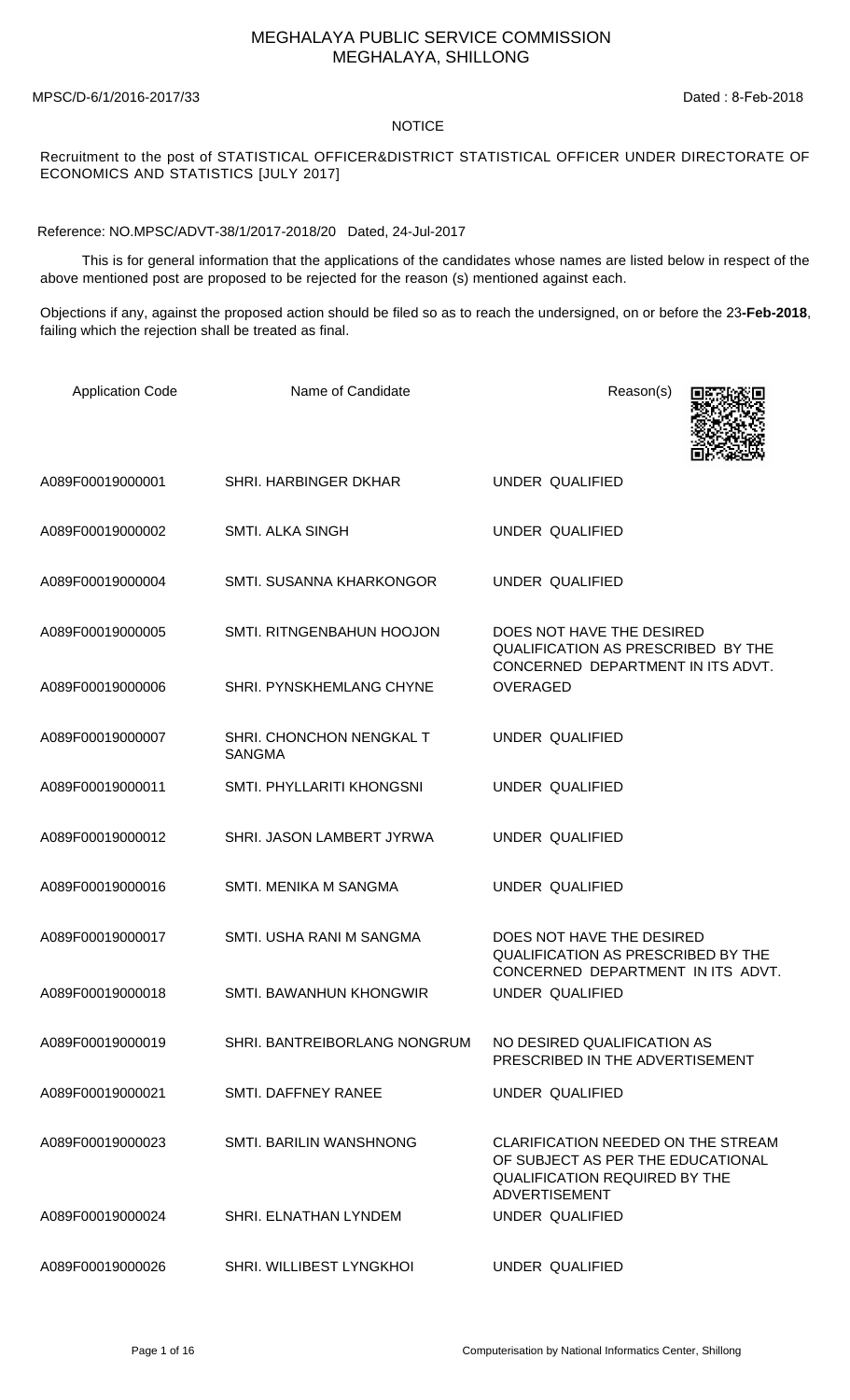| <b>Application Code</b> | Name of Candidate                        | Reason(s)                                                                                                                    |
|-------------------------|------------------------------------------|------------------------------------------------------------------------------------------------------------------------------|
| A089F00019000028        | SMTI. BALARISHISHA KHARBANI              | UNDER QUALIFIED                                                                                                              |
| A089F00019000029        | <b>SMTI. BANRISUK MYRTHONG</b>           | NO DESIRED QUALIFICATION AS<br>PRESCRIBED IN THE ADVERTISEMENT                                                               |
| A089F00019000036        | SMTI. LADALIN KHARBITHAI                 | UNDER QUALIFIED                                                                                                              |
| A089F00019000039        | SHRI. RENALDY PYNSUKLANG<br><b>CHYNE</b> | UNDER QUALIFIED                                                                                                              |
| A089F00019000041        | SHRI. FIRSTERMAN RYNTATHIANG             | <b>CLARIFICATION NEEDED ON YEAR OF</b><br>PASSING THE EXAMINATION                                                            |
| A089F00019000042        | SHRI. GORDON RIDLEY KHARDUIT             | <b>OVERAGED</b>                                                                                                              |
| A089F00019000043        | <b>SHRI. MELANSINGH SHABONG</b>          | OVERAGED                                                                                                                     |
| A089F00019000044        | SHRI. BLESSTERJON H NONGSIANG            | DOES NOT HAVE THE DESIRED<br><b>QUALIFICATION AS PRESCRIBED BY THE</b><br>CONCERNED DEPARTMENT IN ITS ADVT.                  |
| A089F00019000045        | SMTI. AINA MARY MALNGIANG                | DOES NOT HAVE THE DESIRED<br><b>QUALIFICATION AS PRESCRIBED BY THE</b><br>CONCERNED DEPARTMENT IN ITS ADVT.                  |
| A089F00019000050        | SMTI. WALISHA MARY MALNGIANG             | UNDER QUALIFIED                                                                                                              |
| A089F00019000051        | SMTI. WANDAKER WAHLANG                   | <b>OVERAGED</b>                                                                                                              |
| A089F00019000056        | SMTI. MERISTELLA SHYLLA                  | UNDER QUALIFIED                                                                                                              |
| A089F00019000061        | SHRI, CHANGTE M MARAK                    | UNDER QUALIFIED                                                                                                              |
| A089F00019000063        | SHRI. DONN GARRY MARPNA                  | UNDER QUALIFIED                                                                                                              |
| A089F00019000066        | <b>SMTI. BARILIN MARBANIANG</b>          | UNDER QUALIFIED                                                                                                              |
| A089F00019000068        | SMTI. SENISH CH MARAK                    | LESS FEE PAID AND UNDER QUALIFIED                                                                                            |
| A089F00019000071        | SMTI. MINNETTE IREEN PASSAH              | UNDER QUALIFIED                                                                                                              |
| A089F00019000073        | SHRI. LURSHAI M KHARJANA                 | UNDER QUALIFIED                                                                                                              |
| A089F00019000078        | SMTI. NISME MANDA SANGMA                 | CLARIFICATION NEEDED ON DATE MONTH<br>AND YEAR OF PASSING THE EXAMINATION                                                    |
| A089F00019000079        | <b>SMTI. BINNY LYNRAH</b>                | UNDER QUALIFIED                                                                                                              |
| A089F00019000084        | SMTI. EVANGELEEN KHONGSHAH               | CLARIFICATION NEEDED ON THE FIELD<br>STREAM OF AS PER THE EDUCATIONAL<br><b>QUALIFICATION REQUIRED NEEDE BY THE</b><br>ADVT. |
| A089F00019000086        | SMTI. CAREDALIN KHARBHIH                 | UNDER QUALIFIED                                                                                                              |
| A089F00026000002        | <b>SHRI. NIKSANG N SANGMA</b>            | <b>UNDER QUALIFIED</b>                                                                                                       |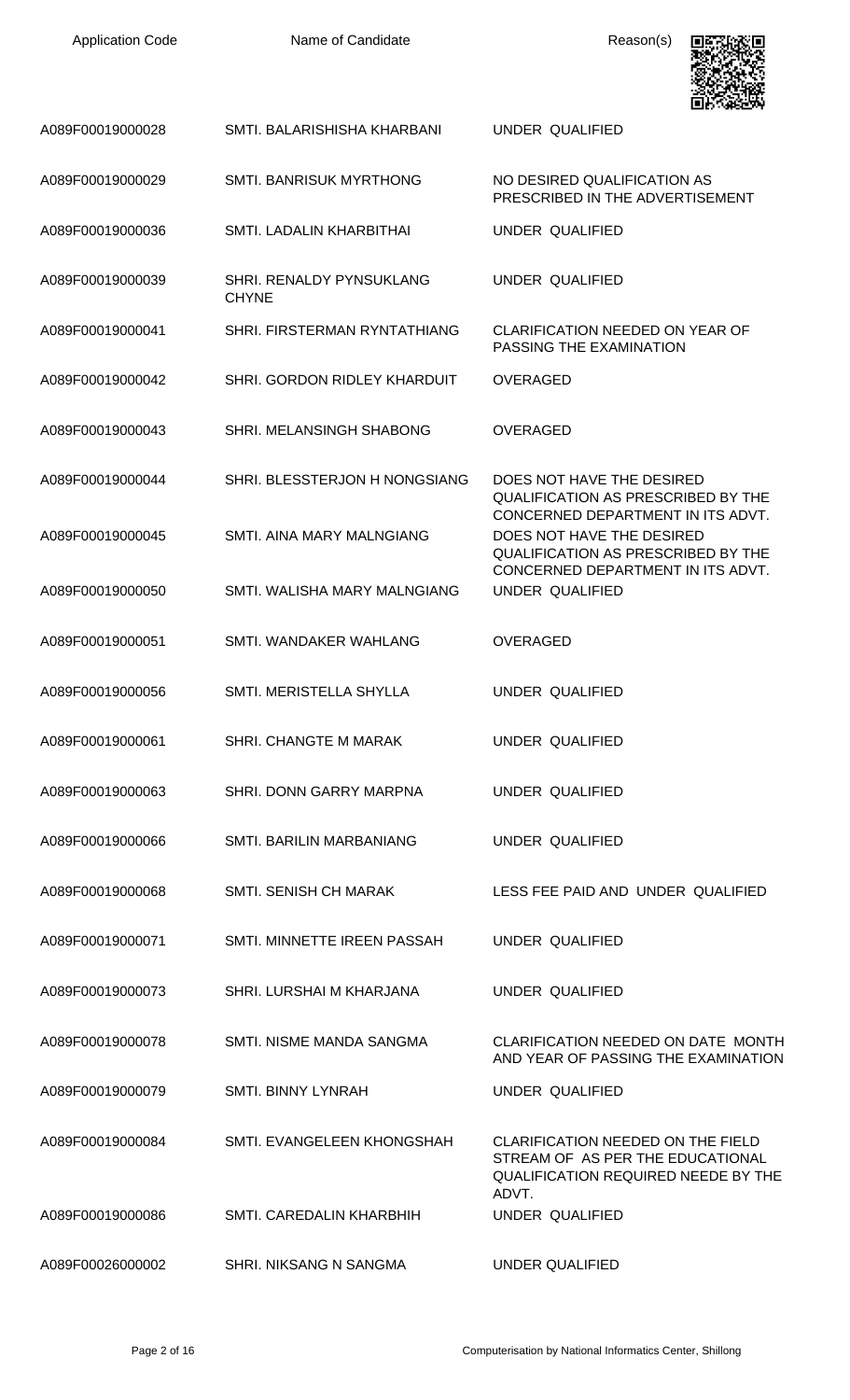| <b>Application Code</b> |  |
|-------------------------|--|
|-------------------------|--|

Name of Candidate Reason(s)



|                  |                                                | LU GRUNT                                                                                                                              |
|------------------|------------------------------------------------|---------------------------------------------------------------------------------------------------------------------------------------|
| A089F00026000003 | <b>SHRI. TONTE R MARAK</b>                     | <b>UNDER QUALIFIED</b>                                                                                                                |
| A089F00026000004 | SHRI. CYMBRYALLS MILKEY CAREY<br><b>SANGMA</b> | UNDER QUALIFIED                                                                                                                       |
| A089F00026000006 | SHRI. CHEBAGRIK K MARAK                        | <b>UNDER QUALIFIED</b>                                                                                                                |
| A089F00026000009 | SHRI. HALLLEY XAVIER R MARAK                   | <b>UNDER QUALIFIED</b>                                                                                                                |
| A089F00026000010 | SHRI. ALBERD SENGPRANG T<br><b>SANGMA</b>      | DOES NOT HAVE THE DESIRED<br><b>QUALIFICATION AS PRESCRIBED BY THE</b><br>CONCERNED DEPARTMENT IN ITS ADVT.                           |
| A089F00026000012 | <b>SHRI. SANBEST R MARAK</b>                   | UNDER QUALIFIED                                                                                                                       |
| A089F00026000013 | <b>SHRI. RAKESH R MARAK</b>                    | UNDER QUALIFIED                                                                                                                       |
| A089F00026000014 | SHRI, ZUSHAK D SHIRA                           | UNDER QUALIFIED                                                                                                                       |
| A089F00026000016 | SHRI. BILLINGGER D MARAK                       | <b>CLARIFICATION NEEDED ON THE FIELD</b><br>STREAM OF AS PER THE EDDUCATIONAL<br><b>QUALIFICATION REQUIRED NEEDED BY THE</b><br>ADVT. |
| A089F00026000017 | SMTI. AMANDA SANGMA                            | UNDER QUALIFIED                                                                                                                       |
| A089F00026000018 | SMTI. CHIANTAIME SANGMA                        | <b>UNDER QUALIFIED</b>                                                                                                                |
| A089F00026000019 | SMTI. DILSA WATNE CH MARAK                     | DOES NOT HAVE THE DESIRED<br>QUALIFICATION AS PRESCRIBED BY THE<br>CONCERNED DEPARTMENT IN ITS ADVT.                                  |
| A089F00026000020 | SHRI. EPHAR M SANGMA                           | IN COMPLETE APPLICATION                                                                                                               |
| A089F00026000021 | <b>SMTI. SALNO G MOMIN</b>                     | CLARIFICATION NEEDED ON DATE, MONTH<br>AND YEAR OF PASSING THE EXAMINATION                                                            |
| A089F00026000022 | <b>SMTI. LISHA MARAK</b>                       | UNDER QUALIFIED                                                                                                                       |
| A089F00026000023 | <b>SMTI. LIMAROSE G MOMIN</b>                  | UNDER QUALIFIED                                                                                                                       |
| A089F00026000024 | SMTI. DILSE B SANGMA                           | UNDER QUALIFIED                                                                                                                       |
| A089F00026000027 | SMTI, CHINGCHE A SANGMA                        | DOES NOT HAVE THE DESIRED<br><b>QUALIFICATION AS PRESCRIBED BY THE</b><br>CONCERNED DEPARTMENT IN ITS ADVT                            |
| A089F00026000028 | SMTI. NENGMAY N ARENGH                         | UNDER QUALIFIED                                                                                                                       |
| A089F00026000029 | SHRI. BRILLIANT KOKNAL SANGMA                  | UNDER QUALIFIED                                                                                                                       |
| A089F00026000030 | SMTI, YULYANA TAMARA CH<br><b>SANGMA</b>       | DOES NOT HAVE THE DESIRED<br><b>QUALIFICATION AS PRESCRIBED BY THE</b><br>CONCERNED DEPARTMENT IN ITS ADVT                            |
| A089F00026000031 | SHRI. CHALLAK CH MARAK                         | UNDER QUALIFIED                                                                                                                       |
| A089F00026000032 | SHRI. ABEYDY CH MOMIN                          | UNDER QUALIFIED                                                                                                                       |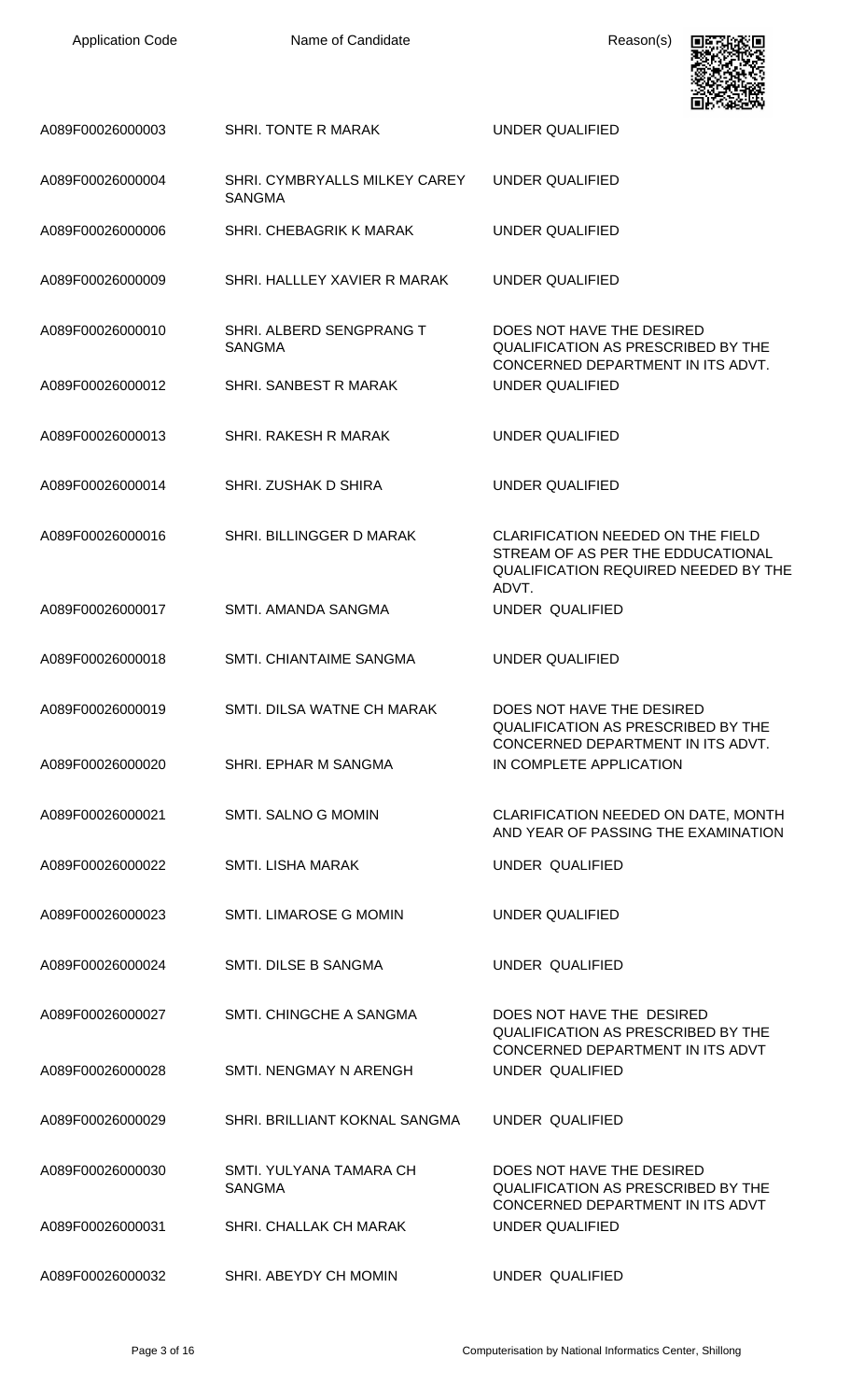| <b>Application Code</b> | Name of Candidate                        | Reason(s)                                                                                                                                  |
|-------------------------|------------------------------------------|--------------------------------------------------------------------------------------------------------------------------------------------|
| A089F00026000033        | SHRI. CANINGGIA D SANGMA                 | <b>UNDER QUALIFIED</b>                                                                                                                     |
| A089F00026000034        | SHRI. ABERTUSH CH MARAK                  | <b>UNDER QUALIFIED</b>                                                                                                                     |
| A089F00026000035        | SMTI. DOMERA CH MARAK                    | CLARIFICATION NEEDED ON DATE, MONTH<br>AND YEAR OF PASSING THE EXAMINATION                                                                 |
| A089F00026000037        | SHRI. UZIA AGITOK SANGMA                 | UNDER QUALIFIED                                                                                                                            |
| A089F00026000038        | SMTI. FAVIOLA KASATCHI R MARAK           | <b>UNDER QUALIFIED</b>                                                                                                                     |
| A089F00026000039        | SMTI. LENA PROJESTHA D SANGMA            | <b>CLARIFICATION NEEDED ON THE FIELD</b><br>STREAM OF AS PER THE EDUCATIONAL<br>QUALIFICATION REQUIRED NEEDED BY THE<br><b>ADVT</b>        |
| A089F00026000041        | SMTI. JOYTA G MOMIN                      | <b>UNDER QUALIFIED</b>                                                                                                                     |
| A089F00026000042        | SHRI. CHINGRIK K MARAK                   | UNDER QUALIFIED                                                                                                                            |
| A089F00026000045        | SMTI. ALLANA FRANCESCA M<br><b>MARAK</b> | <b>UNDER QUALIFIED</b>                                                                                                                     |
| A089F00026000047        | SMTI. AIMA M MARAK                       | <b>UNDER QUALIFIED</b>                                                                                                                     |
| A089F00026000048        | SMTI. BONITHA G MOMIN                    | <b>UNDER QUALIFIED</b>                                                                                                                     |
| A089F00026000049        | SMTI. RAKSILCHI G MOMIN                  | UNDER QUALIFIED                                                                                                                            |
| A089F00026000050        | SHRI. MASEL WABBE CH SANGMA              | CLARIFICATION NEEDED ON THE FIELD<br>STREAM OF AS PER THE EDUCATIONAL<br><b>QUALIFICATION REQUIRED NEEDED BY THE</b><br><b>ADVT</b>        |
| A089F00026000051        | SHRI. ARNOLD CHESRANG B<br><b>SANGMA</b> | UNDER QUALIFIED                                                                                                                            |
| A089F00026000053        | SMTI. JAKCHIRA D SANGMA                  | <b>CLARIFICATION NEEDED ON THE FIELD</b><br>STREAM OF AS PER THE EDUCATIONAL<br><b>QUALIFICATION REQUIRED NEEDED BY THE</b><br><b>ADVT</b> |
| A089F00026000057        | SMTI. BENIJI CH MARAK                    | UNDER QUALIFIED                                                                                                                            |
| A089F00026000058        | SMTI. NENGCHI A SANGMA                   | UNDER QUALIFIED                                                                                                                            |
| A089F00026000059        | <b>SHRI. SUNNY HAJONG</b>                | UNDER QUALIFIED                                                                                                                            |
| A089F00026000060        | <b>SHRI. IOBIRTH B MARAK</b>             | <b>UNDER QUALIFIED</b>                                                                                                                     |
| A089F00026000061        | SHRI. NEVILLE A SANGMA                   | UNDER QUALIFIED                                                                                                                            |
| A089F00026000062        | SMTI. WILMA DIMERA D SHIRA               | UNDER QUALIFIED                                                                                                                            |
| A089F00026000063        | SHRI. LUKKENBURGH B SANGMA               | UNDER QUALIFIED                                                                                                                            |
| A089F00026000064        | SMTI. ANNEY GRACE M SANGMA               | UNDER QUALIFIED                                                                                                                            |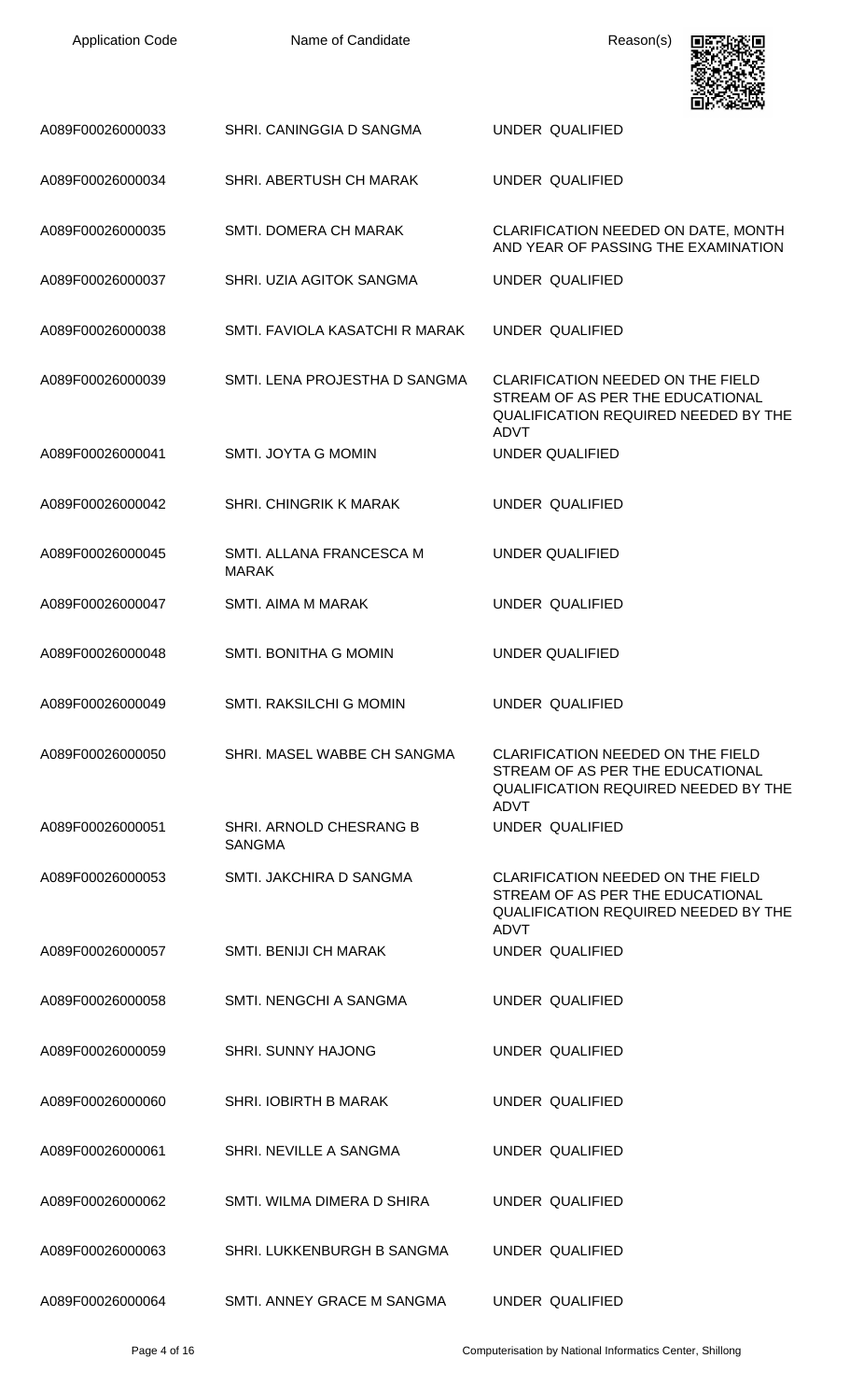| <b>Application Code</b> | Name of Candidate             | Reason(s)                                                                                                                                                 |
|-------------------------|-------------------------------|-----------------------------------------------------------------------------------------------------------------------------------------------------------|
| A089F00026000065        | SHRI. DURAMONG D SHIRA        | <b>UNDER QUALIFIED</b>                                                                                                                                    |
| A089F00026000068        | SHRI. STANLEY A SANGMA        | <b>OVERAGED</b>                                                                                                                                           |
| A089F00026000070        | SHRI. PRINGSENG CH MOMIN      | <b>UNDER QUALIFIED</b>                                                                                                                                    |
| A089F00026000071        | SHRI. EDWARD D MOMIN          | CLARIFICATION NEEDED ON THE FIELD<br>STREAM OF AS PER THE EDUCATIONAL<br>QUALIFICATION REQUIRED NEEDED BY THE                                             |
| A089F00026000072        | <b>SMTI. CHAKME G MOMIN</b>   | <b>ADVT</b><br><b>CLARIFICATION NEEDED ON THE FIELD</b><br>STREAM OF AS PER THE EDUCATIONAL<br><b>QUALIFICATION REQUIRED NEEDED BY THE</b><br><b>ADVT</b> |
| A089F00026000073        | <b>SMTI. SILCHANA G MOMIN</b> | UNDER QUALIFIED                                                                                                                                           |
| A089F00026000074        | <b>SMTI. BOBUN SANGMA</b>     | UNDER QUALIFED                                                                                                                                            |
| A089F00026000075        | SHRI. SALNAM G MOMIN          | UNDER QUALIFIED                                                                                                                                           |
| A089F00026000076        | SHRI, DANSENG M SANGMA        | CLARIFICATION NEEDED ON DATE, MONTH<br>AND YEAR OF PASSING THE EXAMINATION                                                                                |
| A089F00026000077        | SMTI. RAKCHIME B MARAK        | <b>UNDER QUALIFIED</b>                                                                                                                                    |
| A089F00026000078        | SMTI. TANORI CH SANGMA        | <b>UNDER QUALIFIED</b>                                                                                                                                    |
| A089F00026000079        | SHRI. GEOFFREY CH MOMIN       | <b>OVERAGED</b>                                                                                                                                           |
| A089F00026000083        | SHRI. SENGSRANG N MARAK       | <b>UNDER QUALIFIED</b>                                                                                                                                    |
| A089F00026000085        | SHRI. KRISH TANGRANG SANGMA   | <b>UNDER QUALIFIED</b>                                                                                                                                    |
| A089F00026000087        | SHRI. KALSHANG A SANGMA       | <b>UNDER QUALIFIED</b>                                                                                                                                    |
| A089F00026000089        | SMTI. SOREY CH SANGMA         | <b>UNDER QUALIFIED</b>                                                                                                                                    |
| A089F00026000090        | SHRI. CHIBA R SANGMA          | <b>UNDER QUALIFIED</b>                                                                                                                                    |
| A089F00026000093        | SHRI. TEILANG CHYNE           | <b>OVERAGED</b>                                                                                                                                           |
| A089F00026000095        | SHRI. BALSRENG T SANGMA       | <b>OVERAGED</b>                                                                                                                                           |
| A089F00026000097        | <b>SHRI. LILIAN CH MARAK</b>  | <b>UNDER QUALIFIED</b>                                                                                                                                    |
| A089F00026000098        | SMTI. ICYLIA A SANGMA         | <b>UNDER QUALIFIED</b>                                                                                                                                    |
| A089F00026000099        | SHRI. BIRIM RACHA CH MOMIN    | <b>UNDER QUALIFIED</b>                                                                                                                                    |
| A089F00026000100        | SMTI. CHEDIME SANGMA          | UNDER QUALIFIED                                                                                                                                           |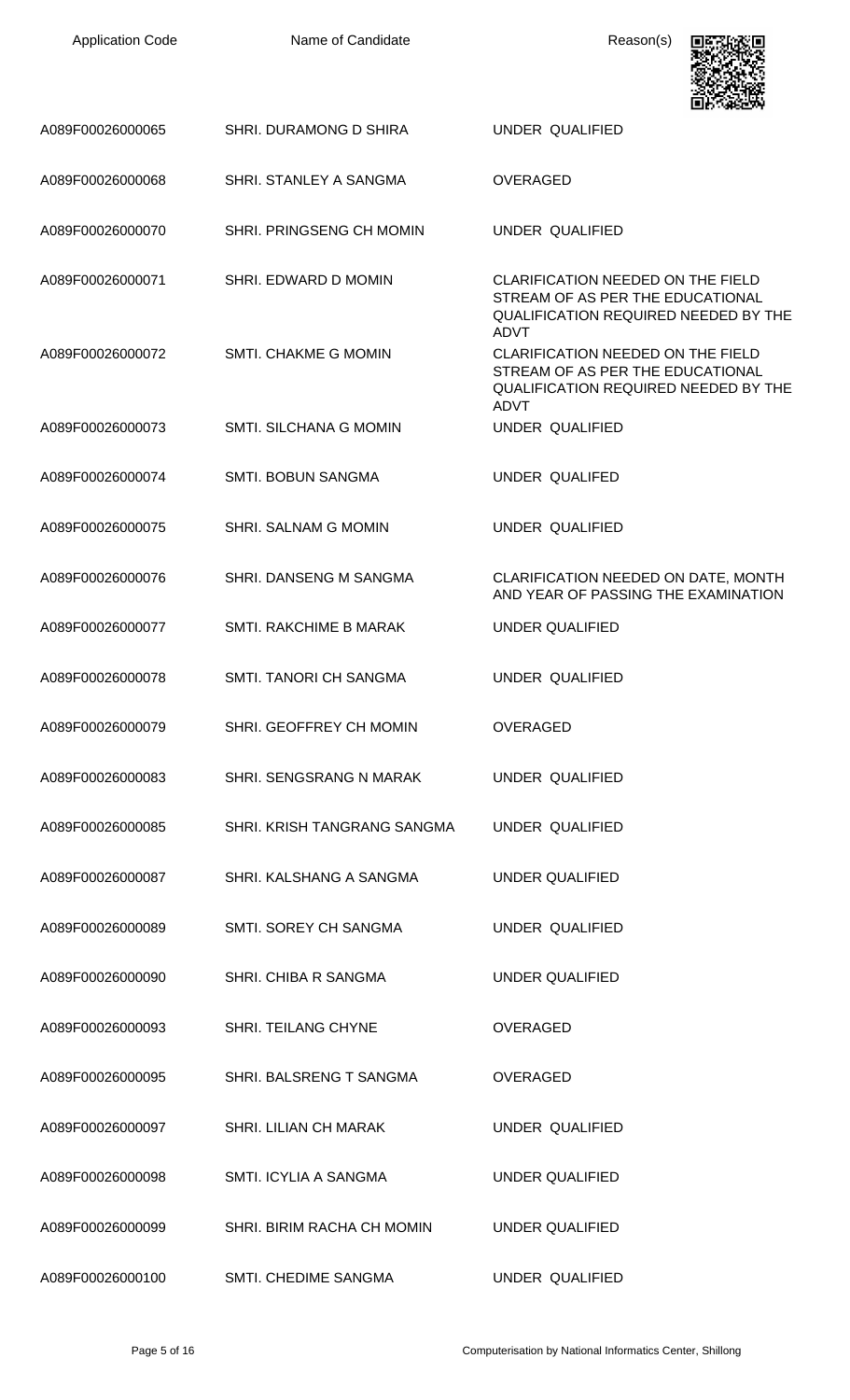| <b>Application Code</b> | Name of Candidate                                     | Reason(s)                                                                                            |
|-------------------------|-------------------------------------------------------|------------------------------------------------------------------------------------------------------|
| A089F00026000101        | SHRI. LOHIT M MARAK                                   | <b>UNDER QUALIFIED</b>                                                                               |
| A089F00026000102        | <b>SMTI. CHICKY R MARAK</b>                           | <b>UNDER QUALIFIED</b>                                                                               |
| A089F00026000103        | SMTI, JAKRIMRE R MARAK                                | <b>UNDER QUALIFIED</b>                                                                               |
| A089F00059000003        | SHRI. AMAN RANG SYIERLAIT                             | DOES NOT HAVE THE DESIRED<br>QUALIFICATION AS PRESCRIBED BY THE<br>CONCERNED DEPARTMENT IN ITS ADVT. |
| A089F00059000004        | <b>SMTI. IBANDARISHISHA</b><br><b>KHARUMNUID</b>      | <b>UNDERQUALIFIED</b>                                                                                |
| A089F00059000007        | <b>SMTI. JULIANCY PRISSICCA</b><br><b>KHARWANLANG</b> | <b>UNDER QUALIFIED</b>                                                                               |
| A089F00059000008        | SHRI. WANBIANGLANG KHARBUDON                          | <b>CLARIFICATION NEEDED ON DATE MONTH</b><br>AND YEAR OF PASSING THE EXAMINATION                     |
| A089F00059000009        | SMTI. AQUILINE LYNGDOH<br><b>LYNGKHOI</b>             | CLARIFICATION NEEDED ON DATE MONTH<br>AND YEAR OF PASSING THE EXAMINATION                            |
| A089F00059000011        | SMTI. BANSARALANG NONGSIEJ                            | UNDER QUALIFIED                                                                                      |
| A089F00059000012        | SHRI. WELLSTAR NONGBET                                | <b>UNDER QUALIFIED</b>                                                                               |
| A089F00059000013        | SHRI. ZUBESTAR KHARBUKI                               | <b>UNDER QUALIFIED</b>                                                                               |
| A089F00059000017        | SMTI. MERCY MERRILYNE<br><b>KHARRNGI</b>              | UNDER QUALIFIED                                                                                      |
| A089F00059000019        | SMTI. QUEENTWOSIRA M SANGMA                           | UNDER QUALIFIED                                                                                      |
| A089F00059000022        | SMTI. BAIAMONLANG SWER                                | <b>OVERAGED</b>                                                                                      |
| A089F00059000023        | SMTI. TENGRIMCHI N SANGMA                             | UNDER QUALIFIED                                                                                      |
| A089F00059000028        | SMTI. IBAMELA AI BAREH                                | DOES NOT HAVE THE DESIRED<br>QUALIFICATION AS PRESCRIBED BY THE<br>CONCERNED DEPARTMENT IN ITS ADVT. |
| A089F00059000030        | SHRI. BAPHRANG KUPAR DIENGDOH                         | <b>INCOMPLETE APPLICATION</b>                                                                        |
| A089F00059000032        | <b>SHRI. RISHOT MAWLONG</b>                           | UNDER QUALIFIED                                                                                      |
| A089F00059000033        | SHRI. AILANG ROY LYNGDOH<br><b>MAWPHLANG</b>          | OVERAGED                                                                                             |
| A089F00059000037        | SHRI. ARNOLD RICHARD<br><b>KHARLYNGDOH</b>            | CLARIFICATION NEEDED ON DATE AND<br>MONTH YEAR OF PASSING THE<br><b>EXAMINATION</b>                  |
| A089F00059000038        | SHRI. LAPHRANG KUPAR DIENGDOH                         | <b>UNDER QUALIFIED</b>                                                                               |
| A089F00059000041        | <b>SMTI. SUSANA DKHAR</b>                             | <b>OVERAGED</b>                                                                                      |
| A089F00059000042        | SHRI. KITBORSING LYNGDOH                              | UNDER QUALIFIED                                                                                      |
| A089F00059000043        | SMTI. IBASHISHA SOHLANG                               | <b>UNDER QUALIFIED</b>                                                                               |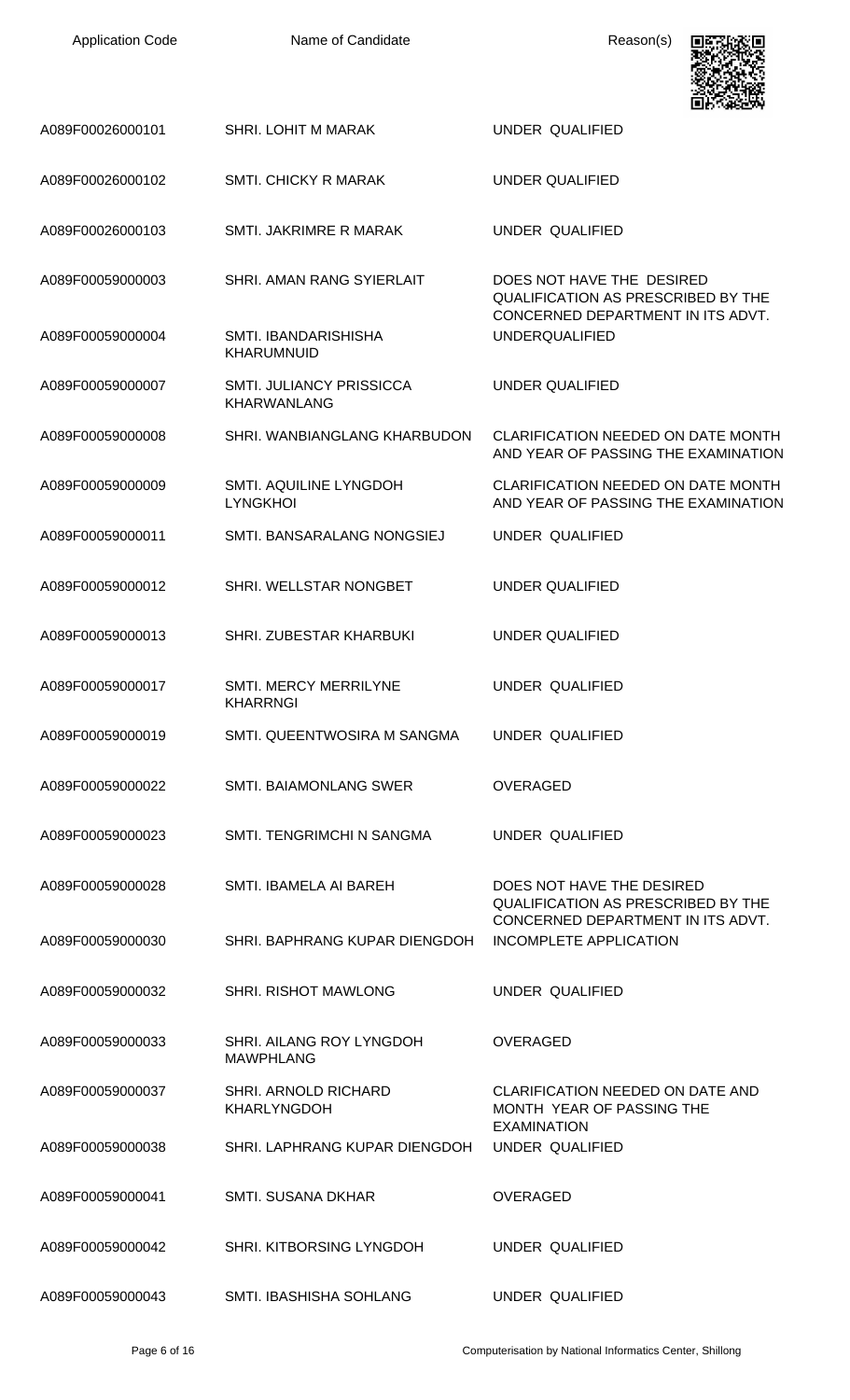| <b>Application Code</b> |  |
|-------------------------|--|
|-------------------------|--|

Name of Candidate **Reason(s)** 



| A089F00059000050 | SHRI. IARAPLANG MARBANIANG                 | <b>OVERAGED</b>                                                                                                                 |
|------------------|--------------------------------------------|---------------------------------------------------------------------------------------------------------------------------------|
| A089F00059000051 | SMTI. TEJI R MARAK                         | UNDER QUALIFIED                                                                                                                 |
| A089F00059000053 | SMTI. GREJINTHA NENGMINZA<br><b>SANGMA</b> | UNDER QUALIFIED                                                                                                                 |
| A089F00059000054 | SHRI. GIFFORD R MARAK                      | <b>UNDER QUALIFIED</b>                                                                                                          |
| A089F00059000057 | SMTI. ERIPHICA M LANGSTIEH                 | UNDER QUALIFIED                                                                                                                 |
| A089F00059000060 | SHRI. IALAMSKHEM KHRBYNGAR                 | UNDER QUALIFIED                                                                                                                 |
| A089F00059000061 | SHRI. SHONGPRAH MAWTHOH                    | UNDER QUALIFIED                                                                                                                 |
| A089F00059000063 | SHRI. AIBORLANG CHYRMANG                   | <b>CLARIFICATION NEEDED ON THE FIELD</b><br>STREAM OF AS PER THE EDUCATIONAL<br><b>QUALIFICATION REQUIRED NEEDED BY THE</b>     |
| A089F00059000066 | SHRI. DENZEER R MARAK                      | <b>ADVT</b><br><b>OVERAGED</b>                                                                                                  |
| A089F00059000067 | SMTI. ODRINA RYNJAH                        | <b>OVERAGED</b>                                                                                                                 |
| A089F00059000068 | SHRI. AQUINO MEGONGGARE<br><b>MOMIN</b>    | <b>UNDER QUALIFIED</b>                                                                                                          |
| A089F00059000069 | <b>SMTI. AIBAHUN DKHAR</b>                 | <b>OVERAGED</b>                                                                                                                 |
| A089F00059000070 | SHRI, ANDREW JASPER L WAR                  | UNDER QUALIFIED                                                                                                                 |
| A089F00059000071 | SHRI. D WALLAMSTONE K<br><b>KHARUMNUID</b> | <b>UNDER QUALIFIED</b>                                                                                                          |
| A089F00061000002 | SMTI. BALSARA M SANGMA                     | UNDER QUALIFIED                                                                                                                 |
| A089F00061000003 | SMTL DIPSERA M SANGMA                      | UNDER QUALIFIED                                                                                                                 |
| A089F00062000004 | <b>SMTI. REUNION LANONG</b>                | <b>CLARIFICATION NEEDED ON DATE OF</b><br>PASSING OF EXAMINATION.                                                               |
| A089F00062000012 | <b>SMTI. ARKINI SUMER</b>                  | <b>UNDERQUALIFIED</b>                                                                                                           |
| A089F00062000013 | SMTI. NIGHT FLOWER DKHAR                   | <b>OVERAGED</b>                                                                                                                 |
| A089F00062000014 | <b>SHRI. CHARLES MARNGAR</b>               | AS PER NOTIFICATION NO. PER (AR)<br>150/88/282/DATED 25TH JANUARY 2012,<br>THERE IS NO RESERVATION FOR PWD<br><b>CANDIDATES</b> |
| A089F00062000015 | <b>SMTI. MONICA S JUNGAI</b>               | <b>UNDERQUALIFIED</b>                                                                                                           |
| A089F00063000001 | SMTI. LINCYDORA MARBANIANG                 | <b>OVERAGED</b>                                                                                                                 |
| A089F00065000003 | <b>SMTI. RIKMATCHI SANGMA</b>              | UNDER QUALIFIED                                                                                                                 |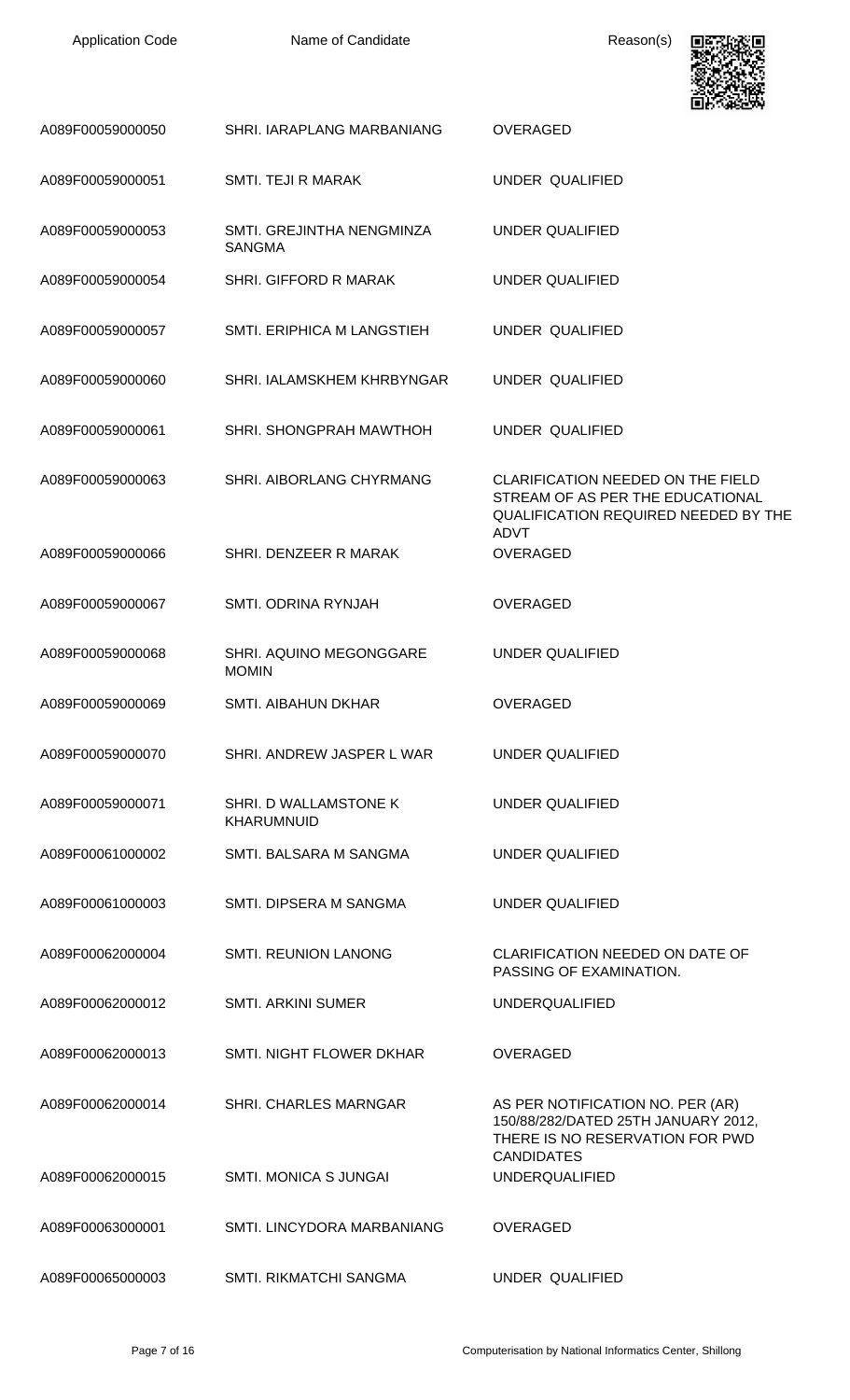| <b>Application Code</b> | Name of Candidate                 | Reason(s)                                                                                            |
|-------------------------|-----------------------------------|------------------------------------------------------------------------------------------------------|
| A089F00065000004        | SHRI. SENGSAL R MARAK             | UNDER QUALIFIED                                                                                      |
| A089F00065000005        | SHRI. GRINBERTH R MARAK           | DOES NOT HAVE THE DESIRED<br>QUALIFICATION AS PRESCRIBED BY THE<br>CONCERNED DEPARTMENT IN ITS ADVT. |
| A089F00065000006        | <b>SMTI. NOAMI M SANGMA</b>       | UNDER QUALIFIED                                                                                      |
| A089F00065000010        | <b>SHRI. TINGKU MARAK</b>         | UNDER QUALIFIED                                                                                      |
| A089F00065000011        | <b>SMTI. SIMCHIRIK N MARAK</b>    | UNDER QUALIFIED                                                                                      |
| A089F00065000012        | SMTL TUMERA N SANGMA              | UNDER QUALIFIED                                                                                      |
| A089W48277000001        | SHRI. WANJOP MYNSONG              | <b>UNDERQUALIFIED</b>                                                                                |
| A089W51252000001        | SHRI. FRIDAYBER R MARAK           | CLARIFICATION NEEDED ON THE DATE AND<br>MONTH OF PASSING THE EXAMINATION                             |
| A089W50293000001        | SHRI. BAUNKUPBOR L.MAWPHLANG      | UNDERQUALIFIED.                                                                                      |
| A089W40701000001        | <b>SHRI. SANJAY LYNGKHOL</b>      | <b>CLARIFICATION NEEDED ON DATE &amp; MONTH</b><br>OF PASSING THE EXAMINATION.                       |
| A089W49130000001        | <b>SMTI. ALKA BLAH</b>            | CLARIFICATION NEEDED ON DATE AND<br>MONTH OF PASSING THE EXAMINATION.                                |
| A089W41221000002        | <b>SHRI, RIMBARCO MRONG MARAK</b> | UNDERQUALIFIED.                                                                                      |
| A089W50837000002        | SMTI. SILLASTINA CH MARAK         | NO DESIRED QUALIFICATION AS<br>PRESCRIBED IN THE ADVERTISEMENT                                       |
| A089W52073000002        | SMTI. PANGKAME B MARAK            | NO DESIRED QUALIFICATION AS<br>PRESCRIBED IN THE ADVERTISEMENT                                       |
| A089W49811000002        | SMTI. BENACHI D MARAK             | UNDERQUALIFIED.                                                                                      |
| A089W51924000002        | SHRI. YILANTHUNG M SANGMA         | NO DESIRED QUALIFICATION AS<br>PRESCRIBED IN THE ADVERTISEMENT                                       |
| A089W37318000002        | SHRI. SIXBIRTH CH MOMIN           | NO DESIRED QUALIFICATION AS<br>PRESCRIBED IN THE ADVERTISEMENT                                       |
| A089W51090000002        | SHRI. KENNETH CAMEO WANKHAR       | NO DESIRED QUALIFICATION AS<br>PRESCRIBED IN THE ADVERTISEMENT                                       |
| A089W02668000002        | SHRI. MARKANSTAR KHARBUDON        | <b>OVERAGED</b>                                                                                      |
| A089W51969000002        | SHRI. CHENIBIRTH N SANGMA         | NO DESIRED QUALIFICATION AS<br>PRESCRIBED IN THE ADVERTISEMENT                                       |
| A089W13796000002        | <b>SHRI. SHANLANG PAKEM</b>       | NO DESIRED QUALIFICATION AS<br>PRESCRIBED IN THE ADVERTISEMENT                                       |
| A089W13528000002        | SHRI. COSTLY STONE KASSAR         | CLARIFICATION NEEDED ON THE DATE AND<br>MONTH OF PASSING OF THE EXAMINATION                          |
| A089W48840000002        | SMTI, HANCY CHIBASAL R MARAK      | <b>UNDERQUALIFIED</b>                                                                                |
| A089W50557000002        | SHRI. SUKHEIMON PASSAH            | CLARIFICATION NEEDED ON THE DATE AND<br>MONTH OF PASSING THE EXAMINATION                             |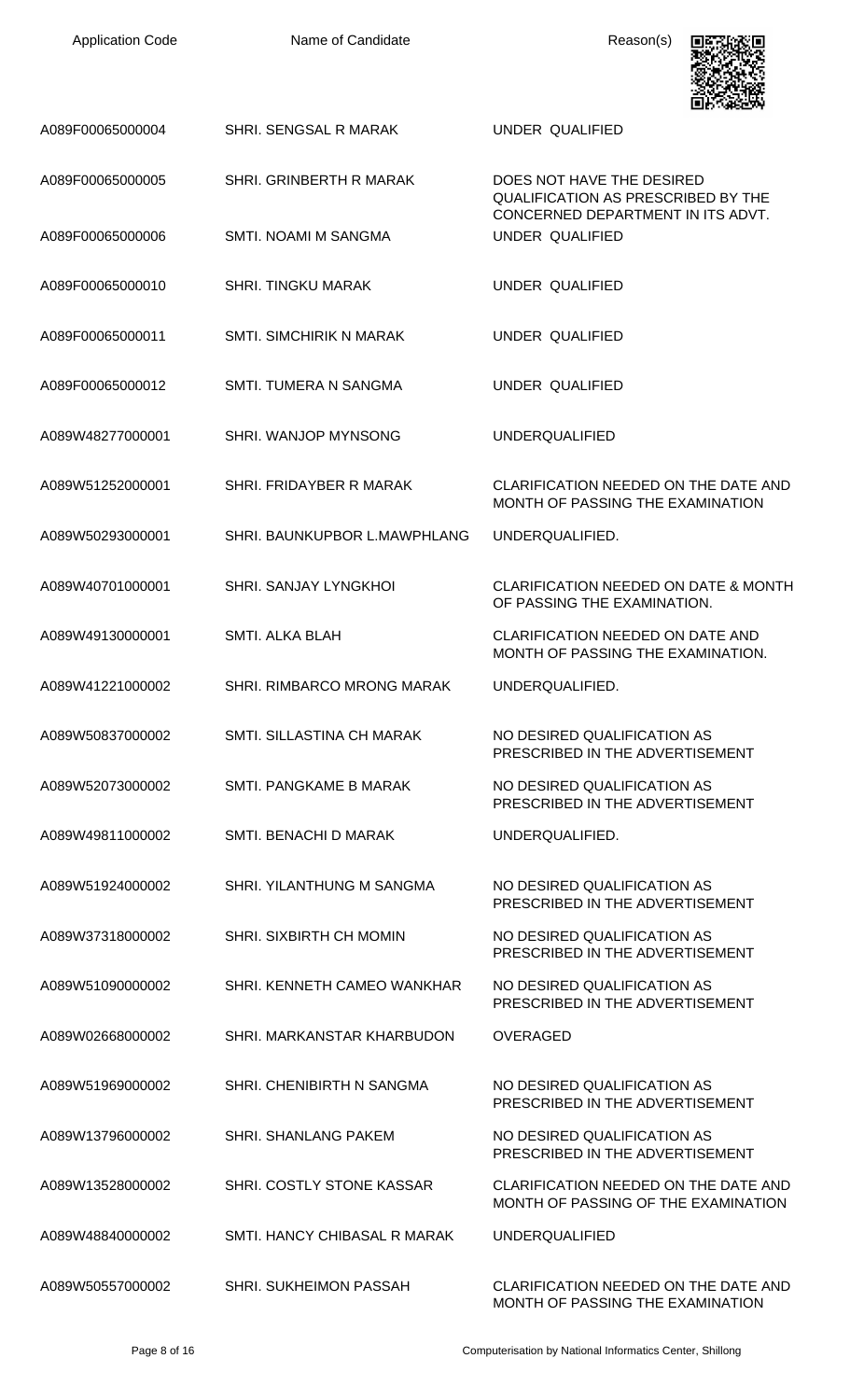| <b>Application Code</b> | Name of Candidate                        | Reason(s)                                                                      |
|-------------------------|------------------------------------------|--------------------------------------------------------------------------------|
| A089W52371000002        | SHRI. LUKE RYAN AGITOK SANGMA            | NO DESIRED QUALIFICATION AS<br>PRESCRIBED IN THE ADVERTISEMENT                 |
| A089W44064000002        | SHRI. RAKSRANG R MARAK                   | CLARIFICATION NEEDED ON THE DATE AND<br>MONTH OF PASSING THE EXAMINATION       |
| A089W07270000002        | SHRI. BENISTER G MOMIN                   | UNDERQUALIFIED.                                                                |
| A089W52668000002        | SMTI. APSARA SHISHA<br><b>MARBANIANG</b> | CLARIFICATION NEEDED ON THE DATE AND<br>MONTH OF PASSING THE EXAMINATION       |
| A089W50786000002        | SMTI. WAILUTKI PHAWA                     | CLARIFICATION NEEDED ON THE DATE AND<br>MONTH OF PASSING THE EXAMINATION       |
| A089W47309000002        | SMTI. DAIAHUNLANG KHARKONGOR             | <b>UNDERQUALIFIED</b>                                                          |
| A089W43455000002        | SMTI. BAKOR THABAH                       | CLARIFICATION NEEDED ON THE DAT AND<br>MONTH OF PASSING THE EXAMINATION        |
| A089W46866000002        | <b>SMTI. SATCHINA R MARAK</b>            | <b>UNDERQUALIFIED</b>                                                          |
| A089W51609000003        | SHRI. SANJEEV LOHAR                      | CLARIFICATION NEEDED ON THE DATE AND<br>MONTH OF PASSING THE EXAMINATION       |
| A089W49918000003        | SMTI. ALISHA BAREH                       | CLARIFICATION NEEDED ON THE DATE AND<br>MONTH OF PASSING THE EXAMINATION       |
| A089W47153000003        | SMTI. PYNKHAMTILUT PHAWA                 | NO DESIRED QUALIFICATION AS<br>PRESCRIBED IN THE ADVERTISEMENT                 |
| A089W36655000003        | <b>SHRI. JOHNY LAMARE</b>                | CLARIFICATION NEEDED ON THE DATE AND<br>MONTH OF PASSING THE EXAMINATION       |
| A089W49061000003        | <b>SMTI. KORDOR SALAHE</b>               | CLARIFICATION NEEDED ON DATE AND<br>MONTH OF PASSING THE EXAMINATION.          |
| A089W48763000003        | SMTI. BALKHASIN CH MOMIN                 | <b>UNDERQUALIFIED</b>                                                          |
| A089W47559000003        | SMTI. NASTASSHA LAURA R MARAK            | <b>UNDERQUALIFIED</b>                                                          |
| A089W46953000003        | SHRI. LAKHON LALOO                       | <b>OVERAGED</b>                                                                |
| A089W46777000003        | SMTI. ANUSIYA SUBBA                      | <b>UNDERQUALIFIED</b>                                                          |
| A089W46483000003        | SMTI. BLESSETHNAME PARIONG               | <b>UNDERQUALIFIED</b>                                                          |
| A089W46215000003        | SHRI. SILRAK CHAMBUGONG<br><b>MARAK</b>  | <b>UNDERQUALIFIED</b>                                                          |
| A089W49164000003        | SMTI. KYNTIEWLIN WANNIANG                | <b>OVERAGED</b>                                                                |
| A089W46105000003        | SHRI, ADRIAN KITKUPAR LANGSTIEH          | <b>CLARIFICATION NEEDED ON DATE &amp; MONTH</b><br>OF PASSING THE EXAMINATION. |
| A089W45290000003        | SHRI. RANGDAJIED CHYNE                   | UNDERQUALIFIED.                                                                |
| A089W45277000003        | SMTI, KRHYANGKHA DARING<br><b>SANGMA</b> | UNDERQUALIFIED.                                                                |
| A089W41643000003        | SMTI. NANDITA RABHA                      | UNDERQUALIFIED.                                                                |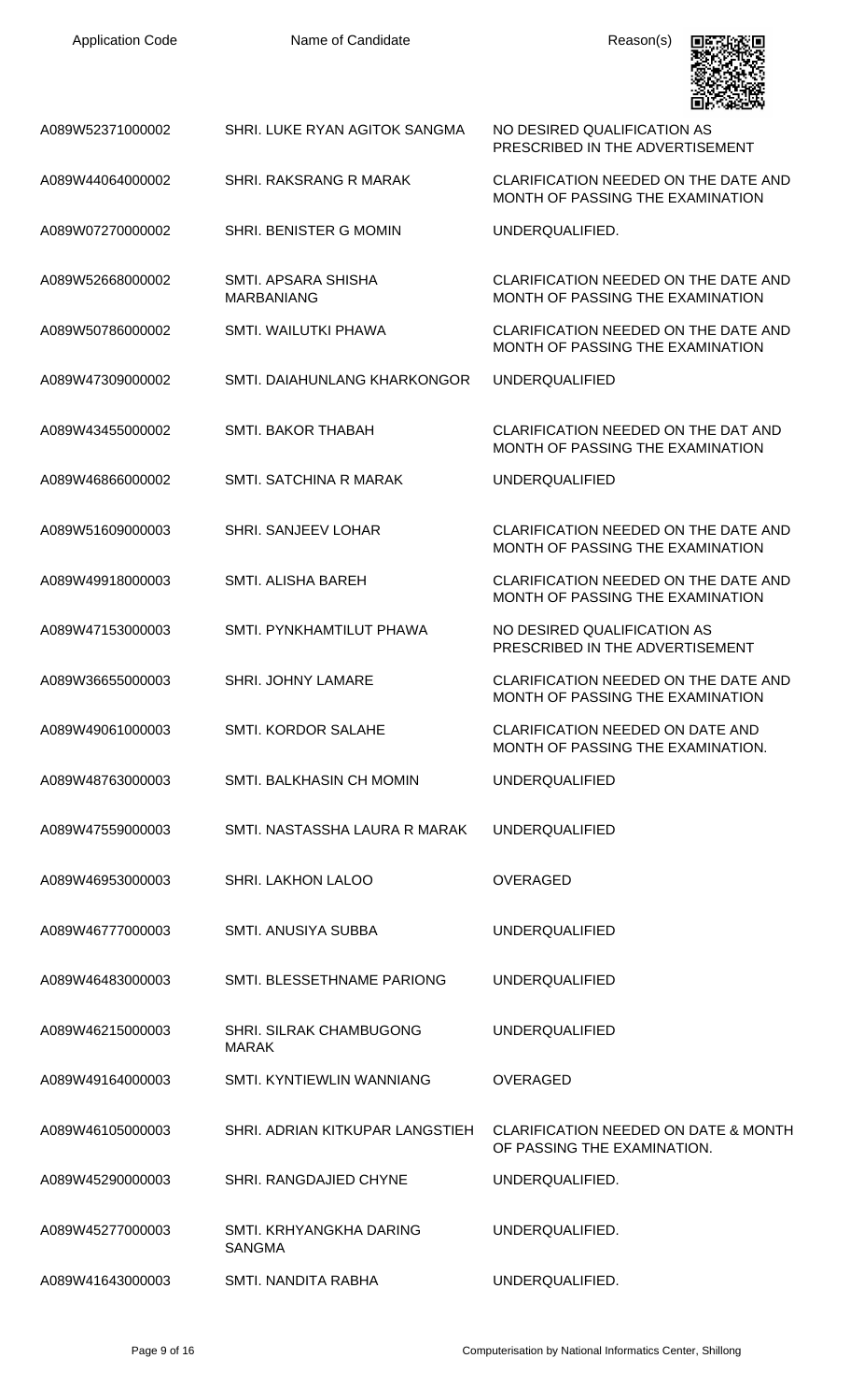| <b>Application Code</b> | Name of Candidate                                | Reason(s)                                                                       |
|-------------------------|--------------------------------------------------|---------------------------------------------------------------------------------|
| A089W50691000003        | SMTI. IBANROI LYNGDOH NONGLAIT                   | NO DESIRED QUALIFICATION AS<br>PRESCRIBED IN THE ADVERTISEMENT                  |
| A089W37444000003        | SHRI. MIKKIM JOSEPHAT S SANGMA                   | UNDERQUALIFIED.                                                                 |
| A089W49734000003        | SMTL CHELCIA CH SANGMA                           | UNDERQUALIFIED.                                                                 |
| A089W49380000003        | SMTI. JANET ALIZAN GARDINAL<br><b>WARJRI</b>     | UNDERQUALIFIED.                                                                 |
| A089W51944000003        | SMTI. MONICA ANDREA KHONGLAH                     | NO DESIRED QUALIFICATION AS<br>PRESCRIBED IN THE ADVERTISEMENT                  |
| A089W49228000003        | SHRI. FRINIER S MARAK                            | UNDERQUALIFIED.                                                                 |
| A089W52111000003        | SMTI. ESTHER E MAWA                              | NO DESIRED QUALIFICATION AS<br>PRESCRIBED IN THE ADVERTISEMENT                  |
| A089W51366000003        | <b>SHRI. ANJIT MOMIN</b>                         | CLARIFICATION NEEDED ON THE DATE AND<br>MONTH OF PASSING THE EXAMINATION        |
| A089W52535000003        | SHRI. WANSHAILANG KHONGSTID                      | NO DESIRED QUALIFICATION AS<br>PRESCRIBED IN THE ADVERTISEMENT                  |
| A089W51293000003        | SMTI. WANDIYAMON POHTHMI                         | CLARIFICATION NEEDED ON THE DATE AND<br>MONTH OF PASSING THE EXAMINATION        |
| A089W51287000003        | SHRI. BALAJIED ME SYRTI                          | CLARIFICATION NEEDED ON THE DATE AND<br>MONTH OF PASSING THE EXAMINATION        |
| A089W49167000003        | SMTI. LAKMINA R MARAK                            | <b>CLARIFICATION NEEDED ON DATE AND</b><br>MONTH OF PASSING OF THE EXAMINATION. |
| A089W42876000003        | <b>SMTI. MEDALIN LATING</b>                      | <b>OVERAGE</b>                                                                  |
| A089W51273000003        | <b>SMTI. LINIKI MALANG</b>                       | NO DESIRED QUALIFICATION AS<br>PRESCRIBED IN THE ADVERTISEMENT                  |
| A089W50826000003        | <b>SHRI. MARARKI BIAM</b>                        | CLARIFICATION NEEDED ON THE DATE AND<br>MONTH OF PASSING THE EXAMINATION        |
| A089W50613000003        | SMTI. DAPLIN DIENGDOH                            | NO DESIRED QUALIFICATION AS<br>PRESCRIBED IN THE ADVERTISEMENT                  |
| A089W50079000003        | SMTI. PERSICA MARY BASAIAWMOIT                   | NO DESIRED QUALIFICATION AS<br>PRESCRIBED IN THE ADVERTISEMENT                  |
| A089W49984000003        | SMTI. RIDAHUN LYNGDOH                            | NO DESIRED QUALIFICATION AS<br>PRESCRIBED IN THE ADVERTISEMENT                  |
| A089W49873000003        | SHRI. TENGRANG T SANGMA                          | UNDERQUALIFIED.                                                                 |
| A089W37394000003        | SHRI. SILJRANG R MARAK                           | CLARIFICATION NEEDED ON THE DATE AND<br>MONTH OF PASSING THE EXAMINATION        |
| A089W36075000003        | SHRI. MAJAW SHANBOKLANG<br><b>STEVE SOHKHLET</b> | NO DESIRED QUALIFICATION AS<br>PRESCRIBED IN THE ADVERTISEMENT                  |
| A089W22267000003        | SMTI. TANE ZILLIAN T SANGMA                      | NO DESIRED QUALIFICATION AS<br>PRESCRIBED IN THE ADVERTISEMENT                  |
| A089W05921000003        | SHRI. BANRAPBOR JANA                             | NO DESIRED QUALIFICATION AS<br>PRESCRIBED IN THE ADVERTISEMENT                  |
| A089W50273000003        | SMTI. TIPSY MANDA SANGMA                         | UNDERQUALIFIED.                                                                 |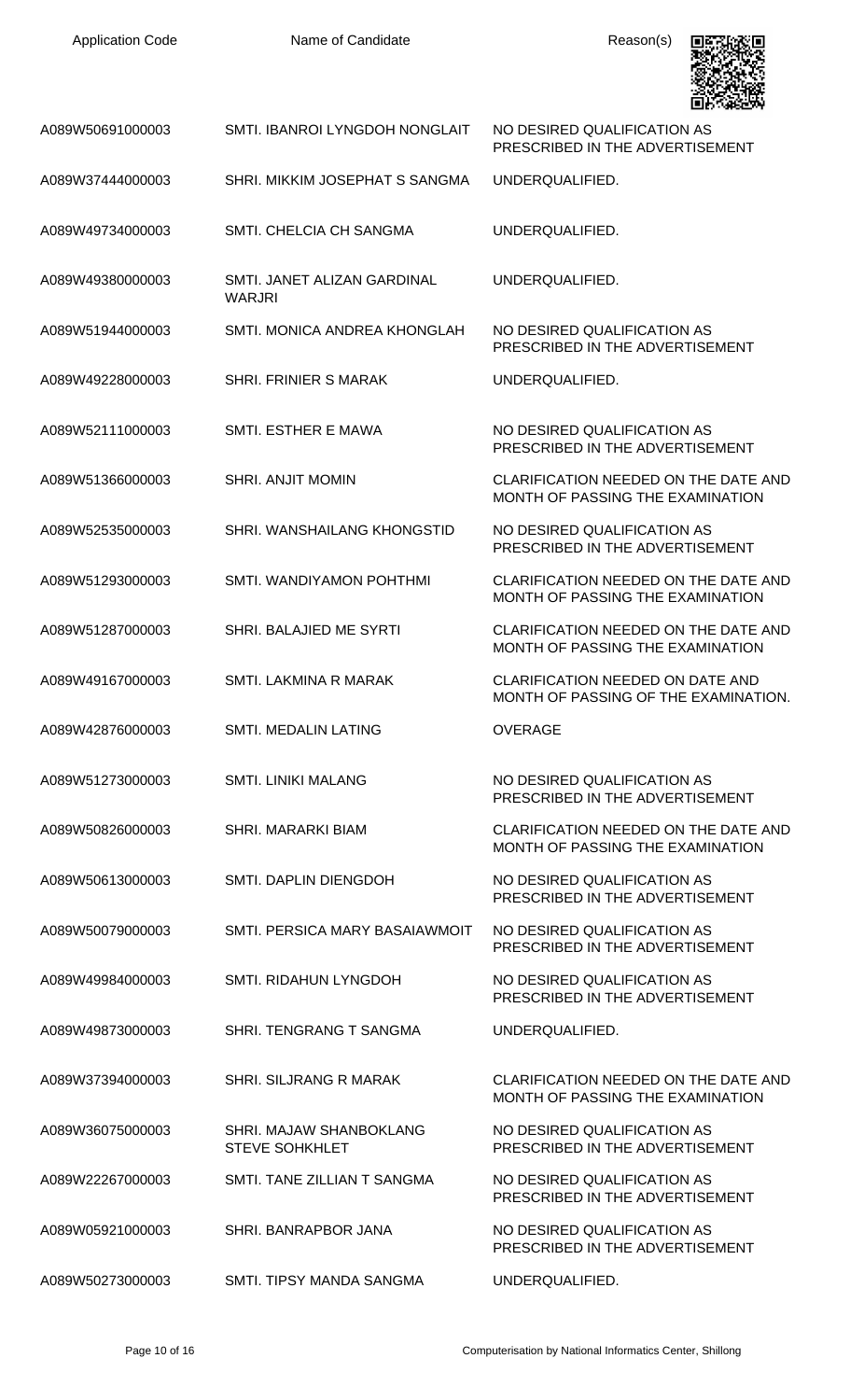Name of Candidate **Reason(s)** 



| A089W50295000003 | SHRI. JAKGAM KONGKAL MARAK      | UNDERQUALIFIED.                                                                                                                |
|------------------|---------------------------------|--------------------------------------------------------------------------------------------------------------------------------|
| A089W02926000003 | SHRI. SENGRAK G MOMIN           | UNDERQUALIFIED.                                                                                                                |
| A089W51621000003 | SHRI. JASON WARD KHARKONGOR     | NO DESIRED QUALIFICATION AS<br>PRESCRIBED IN THE ADVERTISEMENT                                                                 |
| A089W50600000003 | <b>SMTL TRISALIN BORWAN</b>     | NO DESIRED QUALIFICATION AS<br>PRESCRIBED IN THE ADVERTISEMENT                                                                 |
| A089W36876000004 | <b>SMTI. IBADAHUN KHONGWIR</b>  | <b>CLARIFICATION NEEDED ON DATE &amp; MONTH</b><br>OF PASSING THE EXAMINATION.                                                 |
| A089W07273000004 | SMTI. BAIOHTI MARBANIANG        | CLARIFICATION NEEDED ON DATE, MONTH<br>AND YEAR OF PASSING THE EXAMINATION.                                                    |
| A089W16215000004 | <b>SHRI, ROBERT CH MARAK</b>    | NO DESIRED QUALIFICATION AS<br>PRESCRIBED IN THE ADVERTISEMENT                                                                 |
| A089W21051000004 | SMTI, FARARICA R MARAK          | NO DESIRED QUALIFICATION AS<br>PRESCRIBED IN THE ADVERTISEMENT                                                                 |
| A089W35803000004 | SHRI, SENGNAL RANGSA MARAK      | UNDERQUALIFIED.                                                                                                                |
| A089W18519000004 | SHRI. BANTEILANG G MOMIN        | NO DESIRED QUALIFICATION AS<br>PRESCRIBED IN THE ADVERTISEMENT                                                                 |
| A089W36615000004 | <b>SMTI. BALONGING S PDE</b>    | NO DESIRED QUALIFICATION AS<br>PRESCRIBED IN THE ADVERTISEMENT                                                                 |
| A089W21665000004 | <b>SMTI. LAMSUKLIN DIENGDOH</b> | <b>UNDERQUALIFIED</b>                                                                                                          |
| A089W37092000004 | SMTI. JAMITCHI R MARAK          | UNDERQUALIFIED.                                                                                                                |
| A089W35244000004 | SHRI. PANSIL CH SANGMA          | <b>UNDERQUALIFIED</b>                                                                                                          |
| A089W49765000004 | SMTI, BANSARALIN KHARUMNUID     | CLARIFICATION NEEDED ON DATE AND<br>MONTH OF PASSING OF THE EXAMINATION.                                                       |
| A089W36501000004 | SMTI, CARELYNDA LYNGDOH         | UNDERQUALIFIED.                                                                                                                |
| A089W36452000004 | SMTI. MOROMI BOLWARI MARAK      | NO DESIRED QUALIFICATION AS<br>PRESCRIBED IN THE ADVERTISEMENT                                                                 |
| A089W21941000004 | SHRI. DAWROICHUH CHALLAM        | UNDERQUALIFIED.                                                                                                                |
| A089W45489000004 | SMTI. KYNTIEWLIN KHARBANI       | UNDERQUALIFIED.                                                                                                                |
| A089W39304000004 | <b>SHRI. RICKYSTAR SUMER</b>    | NO DESIRED QUALIFICATION AS<br>PRESCRIBED IN THE ADVERTISEMENT                                                                 |
| A089W36005000004 | <b>SHRI. GILES CH SANGMA</b>    | NO DESIRED QUALIFICATION AS<br>PRESCRIBED IN THE ADVERTISEMENT                                                                 |
| A089W04890000004 | SHRI. AMIR KUPAR MASSAR         | UNDERQUALIFIED.                                                                                                                |
| A089W08766000005 | <b>SHRI. SENGRIK CH MARAK</b>   | DOES NOT HAVE THE DESIRED<br><b>QUALIFICATION AS PRESCRIBED BY THE</b><br><b>CONCERNED DEPARTMENT IN ITS</b><br>ADVERTISEMENT. |
| A089W40864000005 | SHRI. JOSE RONET SYIEM          | CLARIFICATION NEEDED ON DATE & MONTH<br>OF PASSING THE EXAMINATION.                                                            |

Page 11 of 16 Computerisation by National Informatics Center, Shillong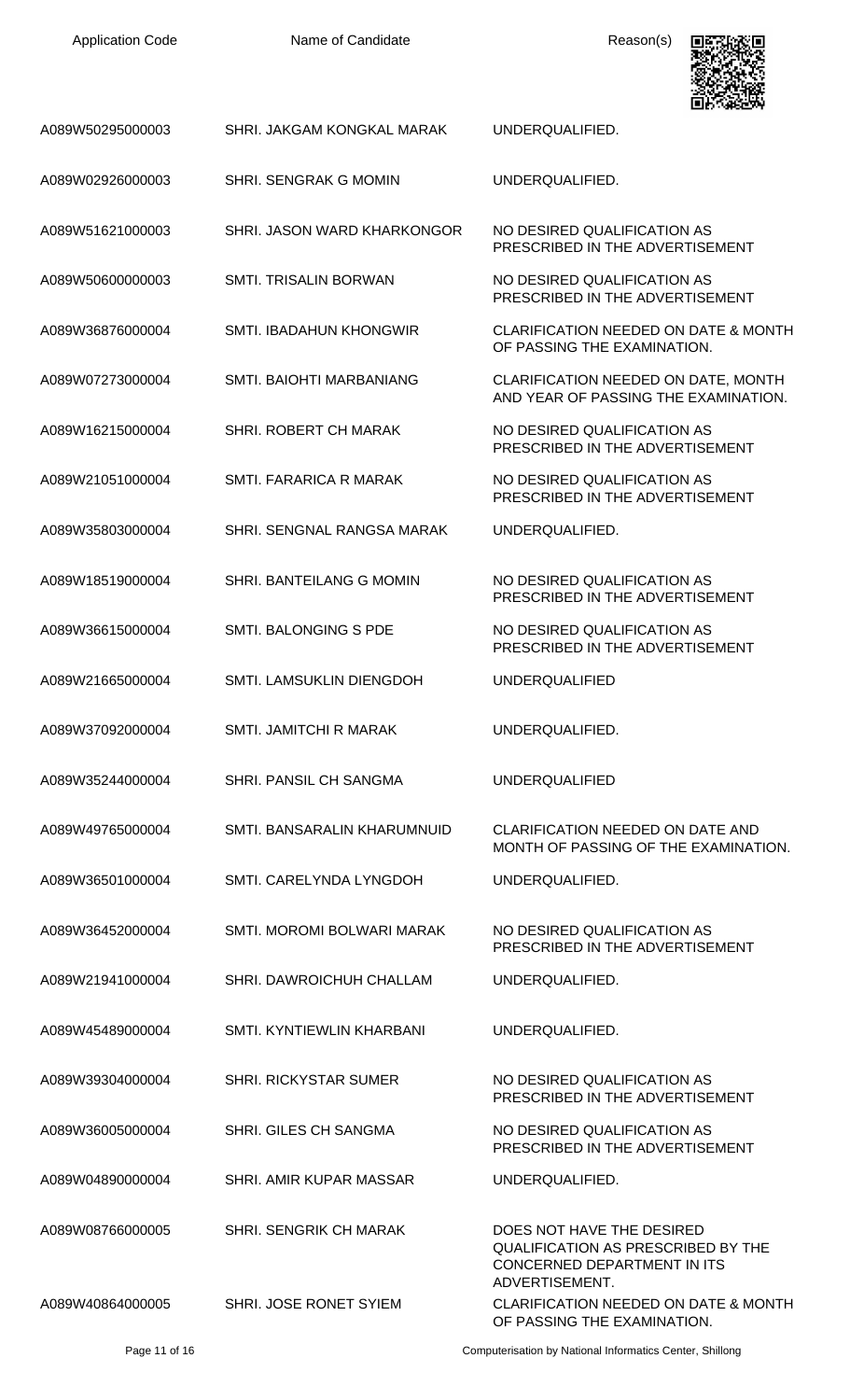| <b>Application Code</b> | Name of Candidate              | Reason(s)                                                                                                               |
|-------------------------|--------------------------------|-------------------------------------------------------------------------------------------------------------------------|
| A089W38146000005        | SHRI. LAMKI DAME POHTI         | UNDERQUALIFIED.                                                                                                         |
| A089W36845000005        | SHRI. TACKIME MANDA SANGMA     | UNDERQUALIFIED.                                                                                                         |
| A089W36599000005        | SHRI, SENGKAL R MARAK          | UNDERQUALIFIED.                                                                                                         |
| A089W35127000005        | SMTI. RIPA DONDOR PASSAH       | UNDERQUALIFIED.                                                                                                         |
| A089W13149000005        | SMTI. SAMAYALANGKI NONGTDU     | DOES NOT HAVE THE DESIRED<br>QUALIFICATION AS PRESCRIBED BY THE<br>CONCERNED DEPARTMENT IN ITS<br>ADVERTISEMENT.        |
| A089W16036000005        | SMTI. MEAIBOKLIN KHYLLEP       | NO DESIRED QUALIFICATION AS<br>PRESCRIBED IN THE ADVERTISEMENT                                                          |
| A089W04793000005        | SHRI. GOLDENSTAR SURONG        | DOES NOT HAVE THE DESIRED<br><b>QUALIFICATION AS PRESCRIBED BY THE</b><br>CONCERNED DEPARTMENT IN ITS<br>ADVERTISEMENT. |
| A089W19013000005        | <b>SHRI. SIMON S. MARAK</b>    | NO DESIRED QUALIFICATION AS<br>PRESCRIBED IN THE ADVERTISEMENT                                                          |
| A089W21700000005        | <b>SHRI. BRILLIANT N MARAK</b> | NO DESIRED QUALIFICATION AS<br>PRESCRIBED IN THE ADVERTISEMENT                                                          |
| A089W50957000005        | <b>SMTI. CRASILDA BAREH</b>    | NO DESIRED QUALIFICATION AS<br>PRESCRIBED IN THE ADVERTISEMENT                                                          |
| A089W11823000005        | SHRI, DARIO D SANGMA           | NO DESIRED QUALIFICATION AS<br>PRESCRIBED IN THE ADVERTISEMENT                                                          |
| A089W39709000005        | <b>SMTI. KHUSI R MARAK</b>     | NO DESIRED QUALIFICATION AS<br>PRESCRIBED IN THE ADVERTISEMENT                                                          |
| A089W08035000006        | SHRI. GRIMRA A SANGMA          | NO DESIRED QUALIFICATION AS<br>PRESCRIBED IN THE ADVERTISEMENT                                                          |
| A089W21903000006        | SHRI. BARNABAS R MARAK         | NO DESIRED QUALIFICATION AS<br>PRESCRIBED IN THE ADVERTISEMENT                                                          |
| A089W07755000006        | SMTI. EURIKA B SANGMA          | NO DESIRED QUALIFICATION AS<br>PRESCRIBED IN THE ADVERTISEMENT                                                          |
| A089W31907000006        | <b>SMTI. LARISA MAWROH</b>     | NO DESIRED QUALIFICATION AS<br>PRESCRIBED IN THE ADVERTISEMENT                                                          |
| A089W35338000006        | <b>SHRI. PYNSLEMMIKY LAMIN</b> | <b>UNDERQUALIFIED</b>                                                                                                   |
| A089W38905000006        | <b>SHRI. EUBIRTH N MARAK</b>   | UNDERQUALIFIED.                                                                                                         |
| A089W13740000006        | SHRI. EDILBERT AINED LYNDEM    | <b>UNDERQUALIFIED</b>                                                                                                   |
| A089W31941000006        | SHRI. RABELSON NONGRANG        | NO DESIRED QUALIFICATION AS<br>PRESCRIBED IN THE ADVERTISEMENT                                                          |
| A089W36298000006        | SHRI. SOOPAIA KHARMAWPHLANG    | NO DESIRED QUALIFICATION AS<br>PRESCRIBED IN THE ADVERTISEMENT                                                          |
| A089W35989000006        | SHRI. FOLLER DOLOI             | <b>OVERAGED</b>                                                                                                         |
| A089W08621000006        | SHRI. IARBORLANG MARWEIN       | DOES NOT HAVE THE DESIRED<br>QUALIFICATION AS PRESCRIBED BY THE<br>CONCERNED DEPARTMENT IN ITS                          |

Page 12 of 16 Computerisation by National Informatics Center, Shillong

ADVERTISEMENT.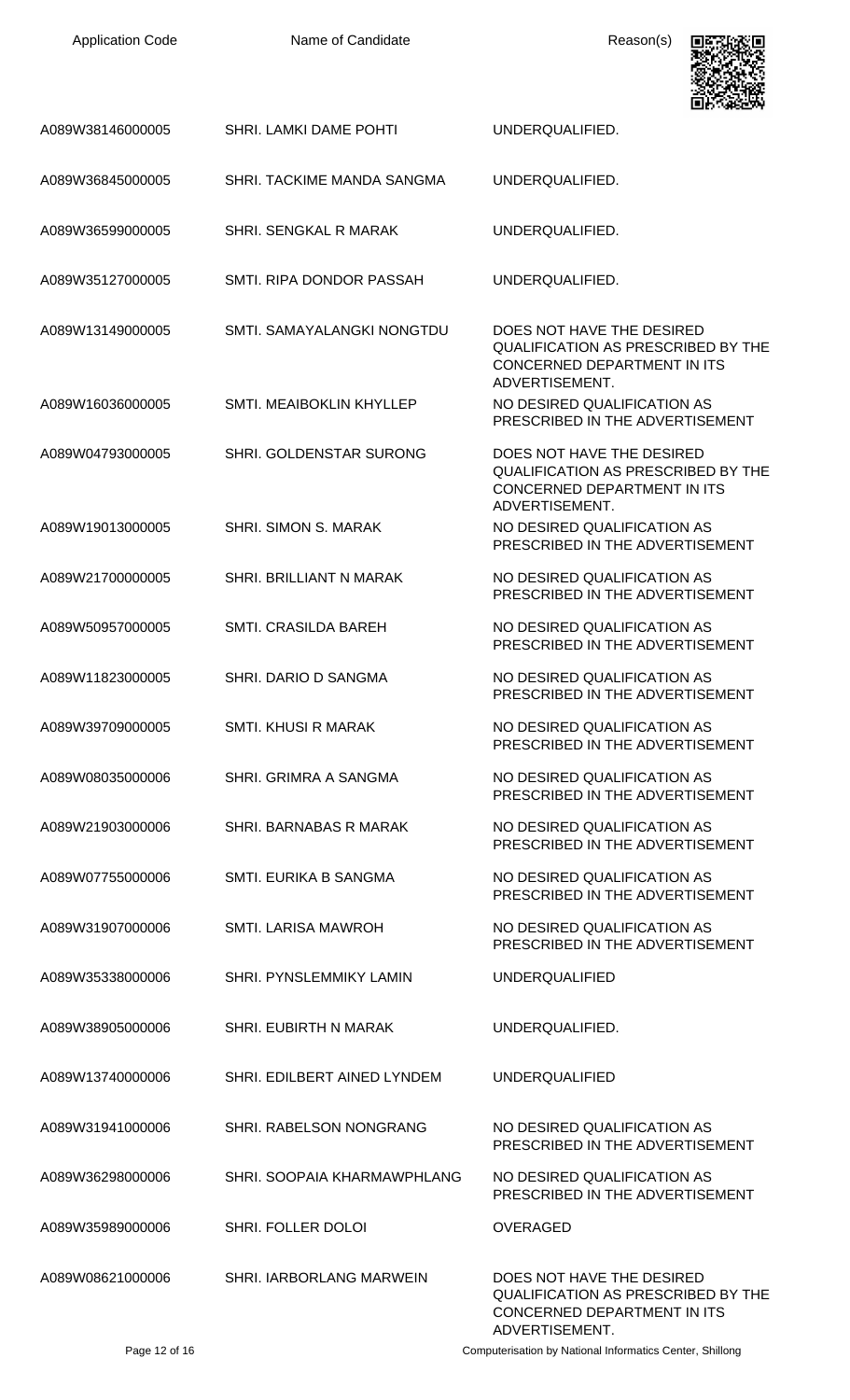| <b>Application Code</b> | Name of Candidate                         | Reason(s)                                                                                                              |
|-------------------------|-------------------------------------------|------------------------------------------------------------------------------------------------------------------------|
| A089W10259000006        | SHRI. RANJEET R MARAK                     | NO DESIRED QUALIFICATION AS<br>PRESCRIBED IN THE ADVERTISEMENT                                                         |
| A089W05987000007        | SHRI. BANFERBIE L NONGRUM                 | NO DESIRED QUALIFICATION AS<br>PRESCRIBED IN THE ADVERTISEMENT                                                         |
| A089W09302000007        | SMTI. PORTIA NONGRUM                      | UNDERQUALIFIED.                                                                                                        |
| A089W31568000007        | SMTI. LAKYNTIEW MERY RYNJAH               | CLARIFICATION NEEDED ON THE DATE AND<br>MONTH OF PASSING THE EXAMINATION                                               |
| A089W37024000007        | SMTI. CHEERILY LYNGDOH<br><b>NONGPIUR</b> | NO DESIRED QUALIFICATION AS<br>PRESCRIBED IN THE ADVERTISEMENT                                                         |
| A089W20727000007        | SHRI. RONALD ELEAZER KURBAH               | CLARIFICATION NEEDED ON THE DATE AND<br>MONTH OF PASSING THE EXAMINATION                                               |
| A089W01433000007        | SHRI. SIMPLE TWILIGHT R MARAK             | DOES NOT HAVE THE DESIRED<br>QUALIFICATION AS PRESCRIBED BY THE<br>CONCERNED DEPARTMENT IN ITS<br><b>ADVERTISEMENT</b> |
| A089W37817000007        | <b>SMTI. MUSEUM NONGRUM</b>               | NO DESIRED QUALIFICATION AS<br>PRESCRIBED IN THE ADVERTISEMENT                                                         |
| A089W31965000007        | SMTI. ROSEMARY R MARAK                    | UNDERQUALIFIED.                                                                                                        |
| A089W19022000007        | SHRI. ORPHEUS LYNGDOH KYNSHI              | <b>UNDERQUALIFIED</b>                                                                                                  |
| A089W05677000007        | SMTI. GRAZEL BAHUNLANG<br><b>NONGDHAR</b> | <b>UNDERQUALIFIED</b>                                                                                                  |
| A089W37683000007        | SMTI. TEBERANI R SANGMA                   | NO DESIRED QUALIFICATION AS<br>PRESCRIBED IN THE ADVERTISEMENT                                                         |
| A089W34715000007        | <b>SHRI. DONBOKLANG DKHAR</b>             | NO DESIRED QUALIFICATION AS<br>PRESCRIBED IN THE ADVERTISEMENT                                                         |
| A089W11543000007        | SHRI, DAMEKIT PYNKHLONG                   | NO DESIRED QUALIFICATION AS<br>PRESCRIBED IN THE ADVERTISEMENT                                                         |
| A089W16661000007        | SHRI. JASON BANSHAN LANGSTIEH             | <b>UNDERQUALIFIED</b>                                                                                                  |
| A089W16845000007        | SHRI. LARRY R SANGMA                      | UNDERQUALIFIED.                                                                                                        |
| A089W35915000008        | <b>SHRI. MITCHEL RASHIR</b>               | UNDERQUALIFIED.                                                                                                        |
| A089W00022000008        | SHRI. PANSRANG M SANGMA                   | NO DESIRED QUALIFICATION AS<br>PRESCRIBED IN THE ADVERTISEMENT                                                         |
| A089W37307000008        | <b>SHRI. RIJANAI NONGDHAR</b>             | NO DESIRED QUALIFICATION AS<br>PRESCRIBED IN THE ADVERTISEMENT                                                         |
| A089W24262000008        | SMTI. NAPHISABET KHARBAMON                | UNDERQUALIFIED.                                                                                                        |
| A089W09173000008        | SMTI. PRIYANKA NONGKHLAW                  | <b>UNDERQUALIFIED</b>                                                                                                  |
| A089W09572000008        | SHRI, ALLWINSTAR D SHIRA                  | <b>OVERAGED</b>                                                                                                        |
| A089W11850000008        | SHRI. REYNOLD RYAN LYNGDOH                | DOES NOT HAVE THE DESIRED<br>QUALIFICATION AS PRESCRIBED BY THE<br>CONCERNED DEPARTMENT IN ITS                         |

Page 13 of 16 Computerisation by National Informatics Center, Shillong

ADVERTISEMENT.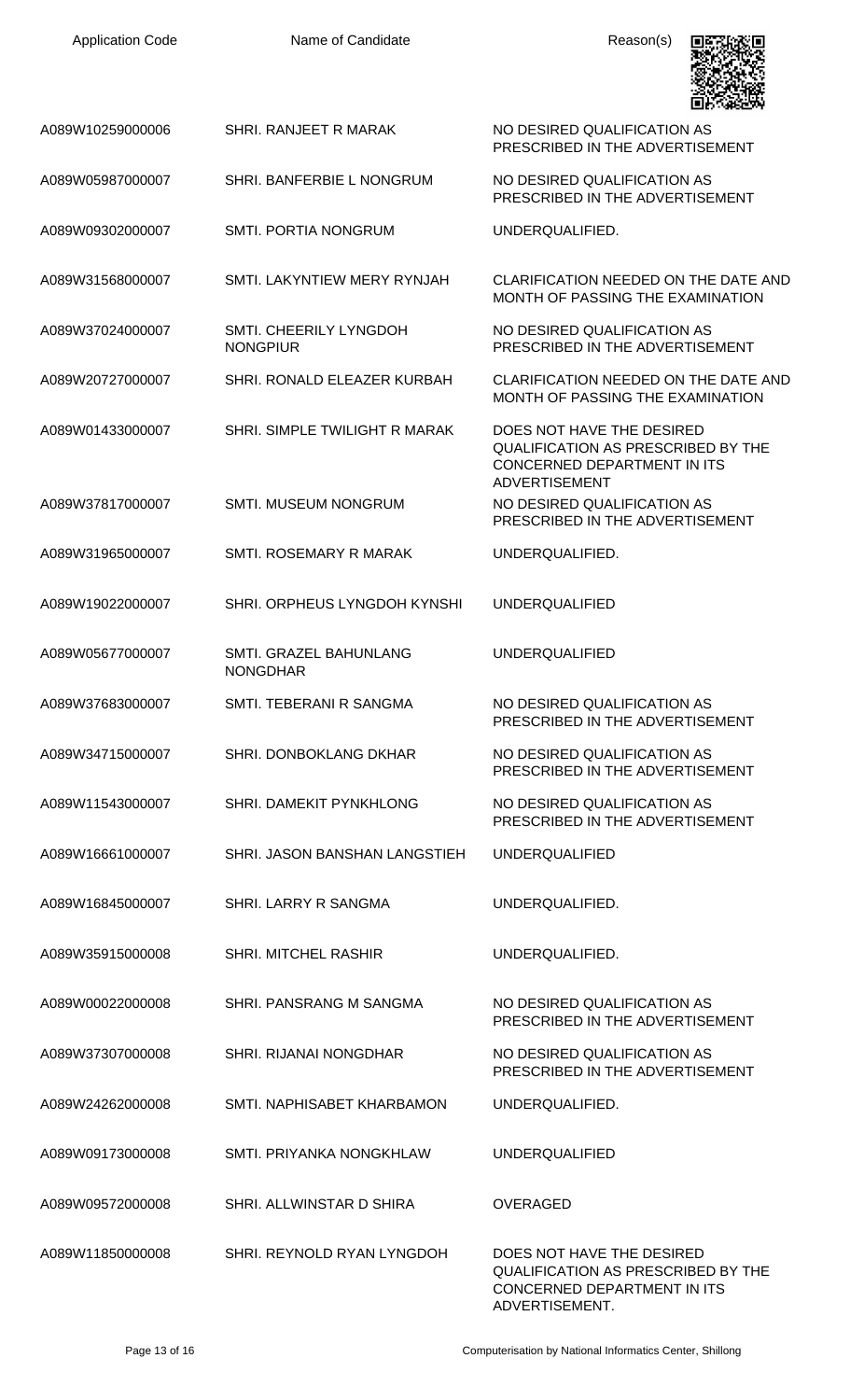

|                  |                                              | шружану                                                                                                                        |
|------------------|----------------------------------------------|--------------------------------------------------------------------------------------------------------------------------------|
| A089W05418000008 | SHRI. LINDBERG KENNETH<br><b>LYNGDOH</b>     | DOES NOT HAVE THE DESIRED<br><b>QUALIFICATION AS PRESCRIBED BY THE</b><br>CONCERNED DEPARTMENT IN ITS<br>DEPARTMENT/OVERAGED   |
| A089W16460000008 | SMTI. SHIMMI N SANGMA                        | NO DESIRED QUALIFICATION AS<br>PRESCRIBED IN THE ADVERTISEMENT                                                                 |
| A089W20516000008 | SMTI, WALSMI RANGSA MARAK                    | DOES NOT HAVE THE DESIRED<br><b>QUALIFICATION AS PRESCRIBED BY THE</b><br>CONCERNED DEPARTMENT IN ITS<br>ADVERTISEMENT.        |
| A089W05088000009 | SHRI. KYRMENSKHEM RYNDEM                     | DOES NOT HAVE THE DESIRED<br><b>QUALIFICATION AS PRESCRIBED BY THE</b><br>CONCERNED DEPARTMENT IN ITS<br>ADVERTISEMENT.        |
| A089W07956000009 | SHRI. PANGRAK CH MOMIN                       | <b>UNDERQUALIFIED</b>                                                                                                          |
| A089W18221000009 | SHRI. SUMARLANG THABAH                       | CLARIFICATION NEEDED ON THE DATE AND<br>MONTH OF PASSING THE EXAMINATION                                                       |
| A089W28026000009 | SHRI. MACGILLSTAR KHARMUDAI                  | NO DESIRED QUALIFICATION AS<br>PRESCRIBED IN THE ADVERTISEMENT                                                                 |
| A089W27602000009 | SMTI. IBANRIHUN KHARBIHKHIEW                 | DOES NOT HAVE THE DESIRED<br><b>QUALIFICATION AS PRESCRIBED BY THE</b><br>CONCERNED DEPARTMENT IN ITS<br>ADVERTISEMENT.        |
| A089W14866000009 | SHRI. GOERA PANTORA D SANGMA                 | NO DESIRED QUALIFICATION AS<br>PRESCRIBED IN THE ADVERTISEMENT                                                                 |
| A089W04944000009 | SMTI. SAMAN ROIBHA LYNRAH                    | DOES NOT HAVE THE DESIRED<br><b>QUALIFICATION AS PRESCRIBED BY THE</b><br><b>CONCERNED DEPARTMENT IN ITS</b><br>ADVERTISEMENT. |
| A089W35706000009 | SHRI. JACOB HMAR                             | UNDERQUALIFIED.                                                                                                                |
| A089W06571000009 | SMTI, PRECIOUSLYN LYTTAN<br><b>KSHIAR</b>    | NO DESIRED OUALIFICATION AS<br>PRESCRIBED IN THE ADVERTISEMENT                                                                 |
| A089W37258000010 | SMTI. LAKMENLANG RYNJAH                      | NO DESIRED QUALIFICATION AS<br>PRESCRIBED IN THE ADVERTISEMENT                                                                 |
| A089W18582000010 | SHRI. JOSHUA PYNGROPE                        | <b>UNDERQUALIFIED</b>                                                                                                          |
| A089W40480000010 | SHRI. MACDONALD STEVEN<br><b>KHARBUDON</b>   | UNDERQUALIFIED.                                                                                                                |
| A089W07411000010 | SHRI. RIJIEDLANG NONGKHLAW                   | <b>UNDERQUALIFIED</b>                                                                                                          |
| A089W29238000010 | SHRI. ALDEN ZENITH LYNGDOH<br><b>NONGBRI</b> | DOES NOT HAVE THE DESIRED<br><b>QUALIFICATION AS PRESCRIBED BY THE</b><br>CONCERNED DEPARTMENT IN ITS<br>ADVERTISEMENT.        |
| A089W05693000010 | SHRI. SANJAY K MARAK                         | UNDERQUALIFIED.                                                                                                                |
| A089W51171000010 | <b>SMTI. IBANRIHUN MANNERS</b>               | <b>OVERAGED</b>                                                                                                                |
| A089W20275000010 | SHRI. AZRIEL VARION MASSAR                   | NO DESIRED OUALIFICATION AS<br>PRESCRIBED IN THE ADVERTISEMENT                                                                 |
| A089W15099000011 | SMTI. SAPHI AIKYNTI RYMBUI                   | NO DESIRED QUALIFICATION AS<br>PRESCRIBED IN THE ADVERTISEMENT                                                                 |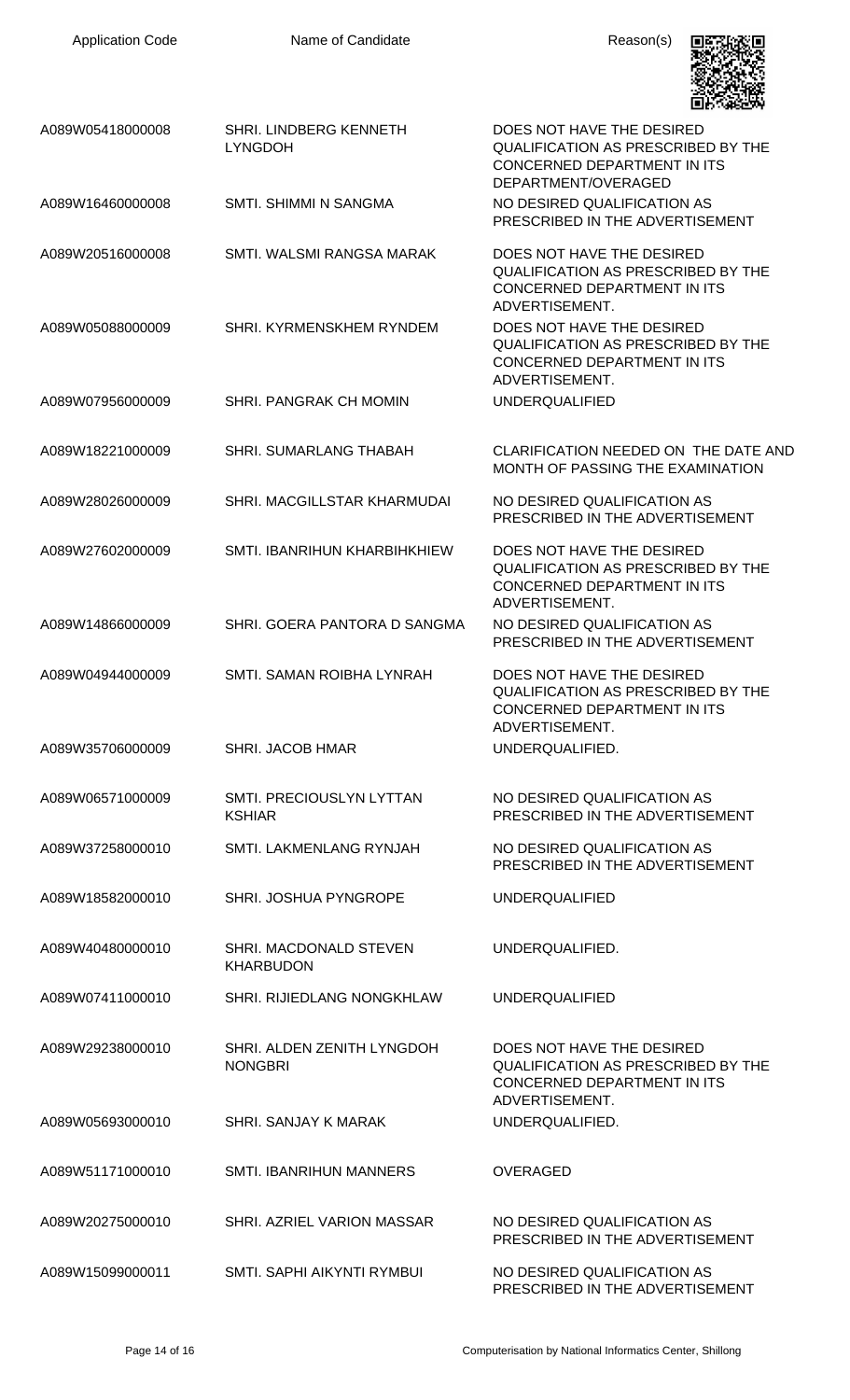

| A089W09236000011 | SHRI. BERGOMI TANGSAL B<br><b>SANGMA</b>          | DOES NOT HAVE THE DESIRED<br><b>QUALIFICATION AS PRESCRIBED BY THE</b><br>CONCERNED DEPARTMENT IN ITS<br>ADVERTISEMENT.       |
|------------------|---------------------------------------------------|-------------------------------------------------------------------------------------------------------------------------------|
| A089W32074000011 | SHRI. JOSHUA BANRIKUPAR S<br><b>NONGBRI</b>       | NO DESIRED QUALIFICATION AS<br>PRESCRIBED IN THE ADVERTISEMENT                                                                |
| A089W20662000011 | <b>SHRI. ESMOND GAVIN KHARBUDON</b>               | <b>UNDERQUALIFIED</b>                                                                                                         |
| A089W00058000012 | SHRI. JUNYBIRTH T SANGMA                          | DOES NOT HAVE THE DESIRED<br>QUALIFICATION AS PRESCRIBED BY THE<br><b>CONCERNED DEPARTMENT IN ITS</b><br>ADVERTISEMENT.       |
| A089W21905000012 | SHRI. RICARDO AWE SANGMA                          | DOES NOT HAVE THE DESIRED<br><b>QUALIFICATION AS PRESCRIBED BY THE</b><br>CONCERNED DEPARTMENT IN ITS<br>ADVERTISEMENT.       |
| A089W12852000012 | SHRI, SHAISUKLANG KHARDEWSAW                      | NO DESIRED QUALIFICATION AS<br>PRESCRIBED IN THE ADVERTISEMENT                                                                |
| A089W09014000012 | SMTI. MARY BALSIME CH SANGMA                      | <b>UNDERQUALIFIED</b>                                                                                                         |
| A089W19945000012 | SMTI. STEPHANIE DAWANKA WAR                       | <b>UNDERQUALIFIED</b>                                                                                                         |
| A089W18613000012 | SHRI. AMETHYST RIPRANG M<br><b>SANGMA</b>         | <b>UNDERQUALIFIED</b>                                                                                                         |
| A089W06133000013 | SHRI. AVIN MAWDONG DECRUSE<br><b>WANBAH</b>       | UNDERQUALIFIED.                                                                                                               |
| A089W12823000013 | SMTI. AEROMANIA G MOMIN                           | NO DESIRED QUALIFICATION AS<br>PRESCRIBED IN THE ADVERTISEMENT                                                                |
| A089W37025000013 | SHRI. BALANCE STAR SWETT                          | UNDERQUALIFIED.                                                                                                               |
| A089W11798000013 | SHRI. SHAINING STAR LYNGDOH<br><b>MARSHILLONG</b> | DOES NOT HAVE THE DESIRED<br><b>QUALIFICATION AS PRESCRIBED BY THE</b><br>CONCERNED DEPARTMENT IN ITS<br>ADVERTISEMENT.       |
| A089W32825000014 | SHRI. KYRMENSKHEM NONGKHLAW                       | DOES NOT HAVE THE DESIRED<br>QUALIFICATION AS PRESCRIBED BY THE<br><b>CONCERNED DEPARTMENT IN ITS</b><br>ADVERTISEMENT.       |
| A089W01599000014 | SMTI. AGNETHA HELGA<br><b>NONGKYNRIH</b>          | DOES NOT HAVE THE DESIRED<br><b>QUALIFICATION AS PRESCRIBED BY THE</b><br>CONCERNED DEPARTMENT IN ITS<br><b>ADVERTISEMENT</b> |
| A089W22833000014 | SHRI. MOONPASCAL CEAZAR<br><b>SIANGSHAI</b>       | UNDERQUALIFIED.                                                                                                               |
| A089W05000000014 | SHRI. MICHEALSON SYIEMIONG                        | UNDERQUALIFIED.                                                                                                               |
| A089W25353000016 | SHRI. BAWANSHAILANG KURBAH                        | UNDERQUALIFIED.                                                                                                               |
| A089W38674000016 | SHRI. SOMINGAM CHAMBUGONG<br><b>MARAK</b>         | NO DESIRED QUALIFICATION AS<br>PRESCRIBED IN THE ADVERTISEMENT                                                                |
| A089W16999000017 | SHRI. TORY REAGAN SOHSTEN                         | NO DESIRED QUALIFICATION AS<br>PRESCRIBED IN THE ADVERTISEMENT                                                                |
| A089W21991000018 | SHRI. FAIRJOY LYNGDOH<br><b>SANGRIANG</b>         | NO DESIRED QUALIFICATION AS<br>PRESCRIBED IN THE ADVERTISEMENT                                                                |